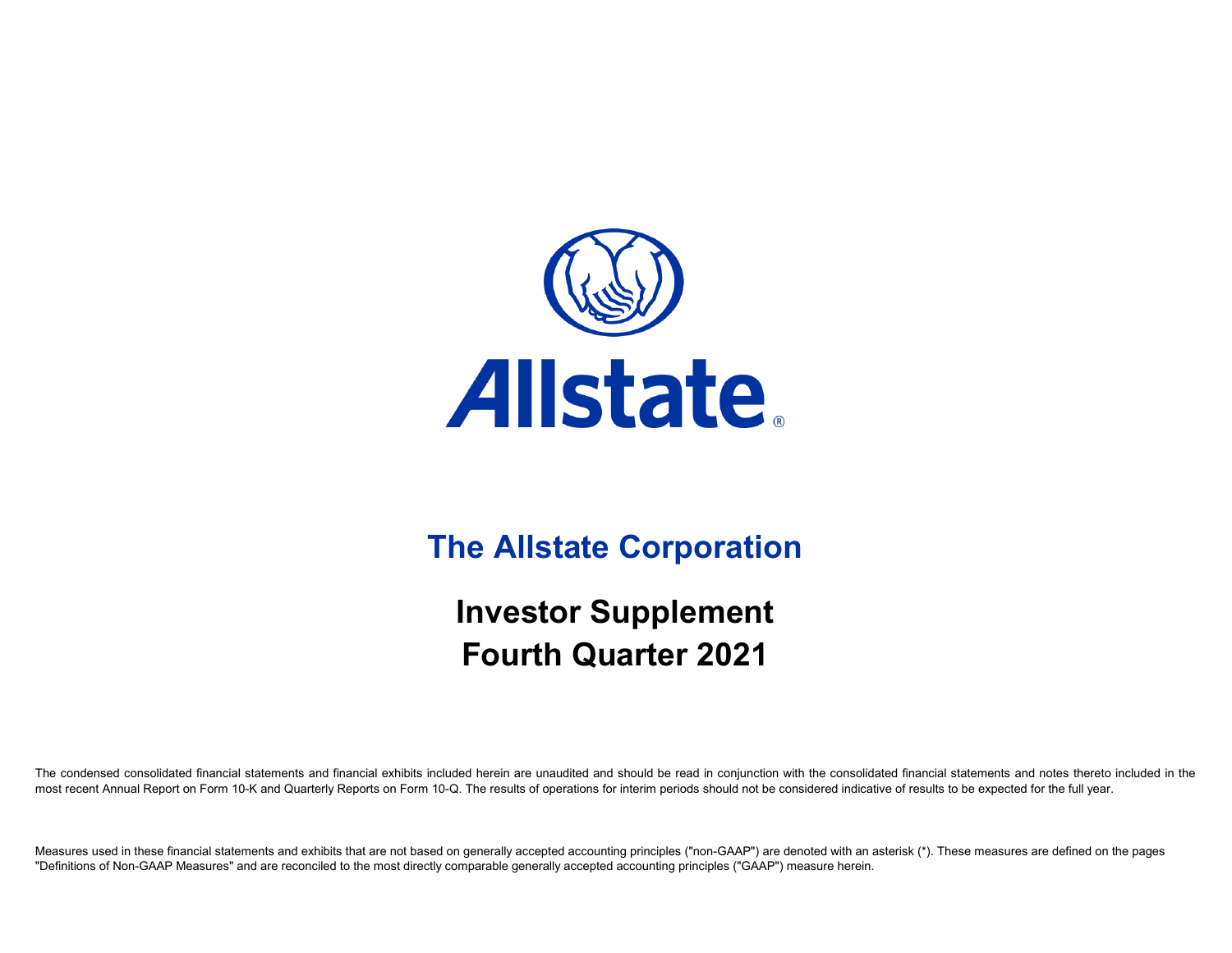# **The Allstate Corporation Investor Supplement - Fourth Quarter 2021**

| <b>Table of Contents</b>                                   |    |                                                                                          |       |  |  |  |  |  |  |  |
|------------------------------------------------------------|----|------------------------------------------------------------------------------------------|-------|--|--|--|--|--|--|--|
| <b>Consolidated Operations</b>                             |    | <b>Allstate Health and Benefits</b>                                                      |       |  |  |  |  |  |  |  |
| <b>Condensed Consolidated Statements of Operations</b>     |    | <b>Segment Results and Other Statistics</b>                                              | 12    |  |  |  |  |  |  |  |
| Contribution to Income                                     | 2  |                                                                                          |       |  |  |  |  |  |  |  |
| Book Value per Common Share and Debt to Capital            | 3  | <b>Corporate and Other</b>                                                               |       |  |  |  |  |  |  |  |
| Return on Allstate Common Shareholders' Equity             | 4  | <b>Segment Results</b>                                                                   | 13    |  |  |  |  |  |  |  |
| Policies in Force                                          | 5  |                                                                                          |       |  |  |  |  |  |  |  |
|                                                            |    | <b>Investments</b>                                                                       |       |  |  |  |  |  |  |  |
| <b>Property-Liability</b>                                  |    | Investment Position and Results                                                          | 14    |  |  |  |  |  |  |  |
| Results                                                    | 6  | Investment Position and Results by Strategy                                              | 15    |  |  |  |  |  |  |  |
| <b>Allstate Protection</b>                                 |    |                                                                                          |       |  |  |  |  |  |  |  |
| Allstate Protection Profitability Measures                 |    | <b>Definitions of Non-GAAP Measures</b>                                                  | 16,17 |  |  |  |  |  |  |  |
| Impact of Net Rate Changes Implemented on Premiums Written | 8  |                                                                                          |       |  |  |  |  |  |  |  |
| <b>Auto Profitability Measures</b>                         | 9  | <b>Glossary</b>                                                                          | 18    |  |  |  |  |  |  |  |
| Homeowners Profitability Measures                          | 10 | Items included in the glossary are denoted with a caret $(^\wedge)$ the first time used. |       |  |  |  |  |  |  |  |

# **Protection Services**

Segment Results 11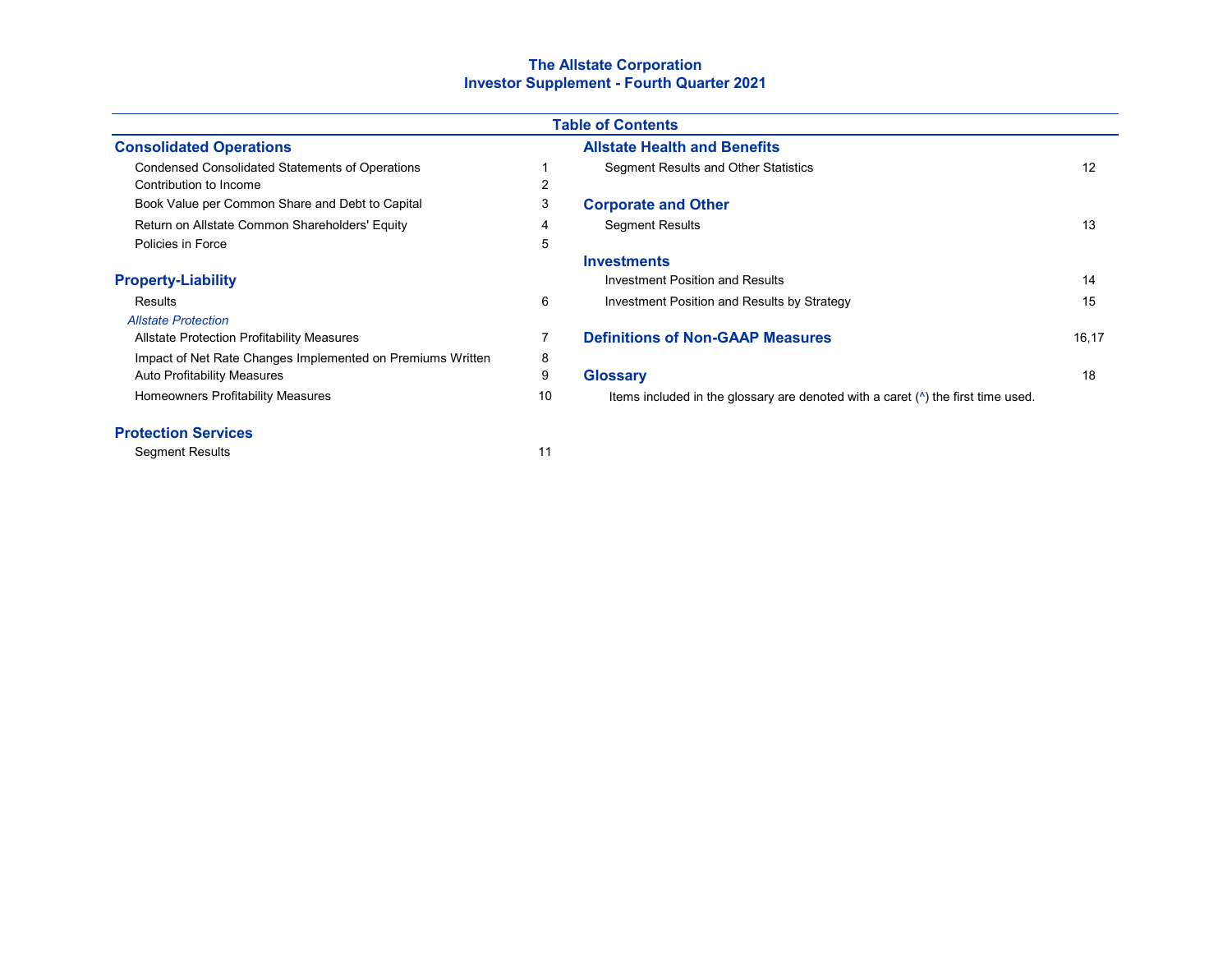## **The Allstate Corporation Condensed Consolidated Statements of Operations**

| (\$ in millions, except per share data)                         |                  |                    |                        |                   | Three months ended |                   |                    |                      |                  | Twelve months ended    |
|-----------------------------------------------------------------|------------------|--------------------|------------------------|-------------------|--------------------|-------------------|--------------------|----------------------|------------------|------------------------|
|                                                                 | Dec. 31.<br>2021 | Sept. 30,<br>2021  | June 30,<br>2021       | March 31,<br>2021 | Dec. 31<br>2020    | Sept. 30,<br>2020 | June 30,<br>2020   | March 31,<br>2020    | Dec. 31,<br>2021 | Dec. 31,<br>2020       |
| <b>Revenues</b>                                                 |                  |                    |                        |                   |                    |                   |                    |                      |                  |                        |
| Property and casualty insurance premiums ^                      | \$<br>10,852     | \$<br>10,615       | $\mathbb{S}$<br>10,444 | 10,307<br>\$      | 9,279<br>\$        | 9,336<br>\$       | 9,223<br>\$        | \$<br>9,235          | 42,218<br>\$     | \$<br>37,073           |
| Accident and health insurance premiums and contract charges ^   | 459              | 460                | 447                    | 455               | 262                | 287               | 263                | 282                  | 1,821            | 1,094                  |
| Other revenue <sup>^</sup>                                      | 587              | 536                | 494                    | 555               | 271                | 272               | 257                | 265                  | 2,172            | 1,065                  |
| Net investment income                                           | 847              | 764                | 974                    | 708               | 660                | 464               | 220                | 246                  | 3,293            | 1,590                  |
| Net gains (losses) on investments and derivatives               | 266              | 105                | 287                    | 426               | 490                | 319               | 440                | (162)                | 1,084            | 1,087                  |
| <b>Total revenues</b>                                           | 13,011           | 12,480             | 12,646                 | 12,451            | 10,962             | 10,678            | 10,403             | 9,866                | 50,588           | 41,909                 |
| <b>Costs and expenses</b>                                       |                  |                    |                        |                   |                    |                   |                    |                      |                  |                        |
| Property and casualty insurance claims and claims expense       | 7,804            | 8,264              | 7,207                  | 6,043             | 5,366              | 6,072             | 5,222              | 5,341                | 29,318           | 22,001                 |
| Shelter-in-Place Payback expense                                |                  |                    | 29                     |                   |                    |                   | 738                | 210                  | 29               | 948                    |
| Accident and health insurance policy benefits                   | 269              | 269                | 244                    | 233               | 124                | 128               | 123                | 141                  | 1,015            | 516                    |
| Interest credited to contractholder funds                       | 9                | $\mathsf{R}$       | 8                      | 9                 | $\overline{7}$     | 8                 | 9                  | 9                    | 34               | 33                     |
| Amortization of deferred policy acquisition costs               | 1,602            | 1,582              | 1,545                  | 1,523             | 1,382              | 1,386             | 1,344              | 1,365                | 6,252            | 5,477                  |
| Operating costs and expenses                                    | 1,956            | 1,890              | 1,683                  | 1,731             | 1,440              | 1,322             | 1,394              | 1,338                | 7,260            | 5,494                  |
| Pension and other postretirement remeasurement (gains) losses   | (240)            | 40                 | (134)                  | (310)             | (371)              | (71)              | 73                 | 318                  | (644)            | (51)                   |
| Restructuring and related charges                               | 25               | 23                 | 71                     | 51                | 40                 | 196               | 13                 | $\overline{4}$       | 170              | 253                    |
| Amortization of purchased intangibles                           | 109              | 109                | 105                    | 53                | 30                 | 31                | 29                 | 28                   | 376              | 118                    |
| Interest expense                                                | 84               | 69                 | 91                     | 86                | 80                 | 78                | 79                 | 81                   | 330              | 318                    |
| <b>Total costs and expenses</b>                                 | 11,618           | 12,254             | 10,849                 | 9,419             | 8,098              | 9,150             | 9,024              | 8,835                | 44,140           | 35,107                 |
| Income from operations before income tax expense                | 1,393            | 226                | 1,797                  | 3,032             | 2,864              | 1,528             | 1,379              | 1,031                | 6,448            | 6,802                  |
| Income tax expense                                              | 281              | 20                 | 362                    | 626               | 594                | 312               | 273                | 194                  | 1,289            | 1,373                  |
| Net income from continuing operations                           | 1,112            | 206                | 1,435                  | 2,406             | 2,270              | 1,216             | 1,106              | 837                  | 5,159            | 5,429                  |
| Income (loss) from discontinued operations, net of tax          | (321)            | 325                | 196                    | (3,793)           | 354                | (63)              | 144                | (288)                | (3, 593)         | 147                    |
| Net income (loss)                                               | 791              | 531                | 1,631                  | (1, 387)          | 2,624              | 1,153             | 1,250              | 549                  | 1,566            | 5,576                  |
| Less: Net income (loss) attributable to noncontrolling interest | (26)             | (7)                | 6                      | (6)               |                    |                   |                    |                      | (33)             |                        |
| Net income (loss) attributable to Allstate                      | 817              | 538                | 1,625                  | (1, 381)          | 2,624              | 1,153             | 1,250              | 549                  | 1,599            | 5,576                  |
| Less: Preferred stock dividends                                 | 27               | 30                 | 30                     | 27                | 26                 | 27                | 26                 | 36                   | 114              | 115                    |
| Net income (loss) applicable to common shareholders             | 790<br><u>\$</u> | 508                | 1,595                  | (1,408)           | 2,598              | 1,126             | 1,224              | 513                  | 1,485            | 5,461<br>\$            |
| Earnings per common share                                       |                  |                    |                        |                   |                    |                   |                    |                      |                  |                        |
| <b>Basic</b>                                                    |                  |                    |                        |                   |                    |                   |                    |                      |                  |                        |
|                                                                 |                  |                    |                        |                   |                    |                   |                    |                      |                  |                        |
| Continuing operations                                           | 3.90<br>\$       | \$<br>0.62         | 4.68<br>\$             | \$<br>7.88        | 7.38<br>\$         | \$<br>3.82        | \$<br>3.44<br>0.46 | 2.52<br>\$<br>(0.90) | \$<br>17.23      | \$<br>17.06<br>0.47    |
| Discontinued operations<br>Total                                | (1.13)<br>2.77   | 1.11<br>1.73       | 0.66<br>5.34<br>\$     | (12.53)<br>(4.65) | 1.16<br>8.54       | (0.20)<br>3.62    | 3.90<br>\$         | 1.62                 | (12.19)<br>5.04  | 17.53                  |
|                                                                 |                  | $\mathbf{\hat{s}}$ |                        |                   |                    | \$                |                    |                      |                  | \$                     |
|                                                                 |                  |                    |                        |                   |                    |                   |                    |                      |                  |                        |
| <b>Diluted</b>                                                  |                  |                    |                        |                   |                    |                   |                    |                      |                  |                        |
| Continuing operations                                           | 3.84<br>\$       | \$<br>0.62         | 4.61<br>\$             | 7.78<br>\$        | 7.30<br>\$         | 3.78<br>\$        | \$<br>3.41         | 2.48<br>\$           | 16.98<br>\$      | 16.84<br>\$            |
| Discontinued operations                                         | (1.11)           | 1.09               | 0.65                   | (12.38)           | 1.15               | (0.20)            | 0.45               | (0.89)               | (12.02)          | 0.47                   |
| Total                                                           | 2.73<br>\$       | 1.71<br><b>S</b>   | 5.26<br>\$             | (4.60)<br>\$      | 8.45               | 3.58<br>\$        | 3.86<br>\$         | 1.59                 | 4.96             | 17.31<br>-\$           |
|                                                                 |                  |                    |                        |                   |                    |                   |                    |                      |                  |                        |
| Weighted average common shares - Basic                          | 285.0            | 293.1              | 298.8                  | 302.5             | 304.3              | 311.2             | 313.7              | 317.4                | 294.8            | 311.6                  |
| Weighted average common shares - Diluted                        | 289.0            | 297.9              | 303.3                  | 306.4             | 307.6              | 314.1             | 317.0              | 322.4                | 299.1            | 315.5                  |
| Cash dividends declared per common share                        | 0.81<br>\$       | \$<br>0.81         | 0.81<br>£.             | 0.81<br>\$        | 0.54<br>\$         | 0.54<br>\$        | 0.54<br>£.         | 0.54<br>\$           | 3.24<br>\$       | 2.16<br>$\mathfrak{L}$ |
|                                                                 |                  |                    |                        |                   |                    |                   |                    |                      |                  |                        |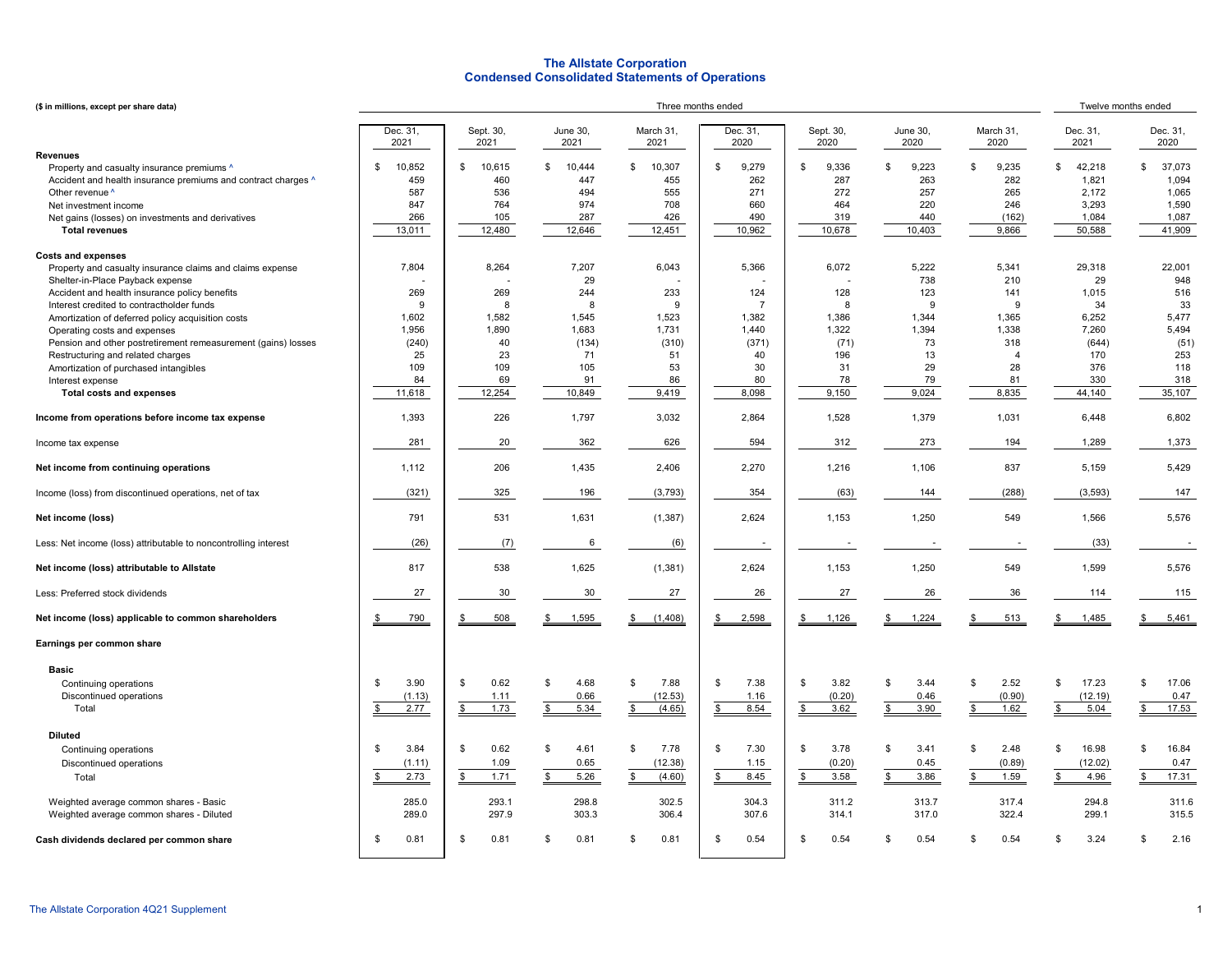## **The Allstate Corporation Contribution to Income**

| (\$ in millions, except per share data)                                                                                                                                                                                             |                                                                                                                                                                  |                          |    |                              |    |                                     |              | Three months ended            |    |                             |                  |                                  |                          |                |                             | Twelve months ended                       |                                              |
|-------------------------------------------------------------------------------------------------------------------------------------------------------------------------------------------------------------------------------------|------------------------------------------------------------------------------------------------------------------------------------------------------------------|--------------------------|----|------------------------------|----|-------------------------------------|--------------|-------------------------------|----|-----------------------------|------------------|----------------------------------|--------------------------|----------------|-----------------------------|-------------------------------------------|----------------------------------------------|
|                                                                                                                                                                                                                                     | Dec. 31,<br>Sept. 30,<br>June 30,<br>Dec. 31,<br>June 30,<br>March 31,<br>Sept. 30,<br>March 31,<br>2021<br>2021<br>2021<br>2021<br>2020<br>2020<br>2020<br>2020 |                          |    |                              |    |                                     |              |                               |    |                             | Dec. 31,<br>2021 | Dec. 31,<br>2020                 |                          |                |                             |                                           |                                              |
| <b>Contribution to income</b>                                                                                                                                                                                                       |                                                                                                                                                                  |                          |    |                              |    |                                     |              |                               |    |                             |                  |                                  |                          |                |                             |                                           |                                              |
| Net income (loss) applicable to common shareholders                                                                                                                                                                                 | \$                                                                                                                                                               | 790                      | \$ | 508                          | £. | 1,595                               | $\mathbf{s}$ | (1,408)                       | \$ | 2,598                       | S.               | 1,126                            | \$<br>1,224              | $\mathfrak{L}$ | 513                         | \$<br>1,485                               | \$<br>5,461                                  |
| Net (gains) losses on investments and derivatives                                                                                                                                                                                   |                                                                                                                                                                  | (266)                    |    | (105)                        |    | (287)                               |              | (426)                         |    | (490)                       |                  | (319)                            | (440)                    |                | 162                         | (1,084)                                   | (1,087)                                      |
| Pension and other postretirement remeasurement (gains) losses<br>Curtailment (gains) losses<br>Reclassification of periodic settlements and accruals on non-<br>hedge derivative instruments                                        |                                                                                                                                                                  | (240)<br>(1)             |    | 40                           |    | (134)                               |              | (310)<br>$\overline{1}$       |    | (371)<br>(1)                |                  | (71)<br>(8)<br>$\mathbf{1}$      | 73                       |                | 318                         | (644)<br>٠                                | (51)<br>(8)                                  |
| Business combination expenses and the amortization of<br>purchased intangibles<br>Business combination fair value adjustment<br>(Income) loss from discontinued operations<br>Income tax expense (benefit)<br>Adjusted net income * | \$                                                                                                                                                               | 109<br>177<br>227<br>796 | \$ | 109<br>(235)<br>(100)<br>217 |    | 105<br>(6)<br>(493)<br>369<br>1,149 | \$           | 75<br>4,163<br>(224)<br>1,871 | s. | 30<br>(446)<br>272<br>1,592 | S                | 31<br>86<br>54<br>900            | 29<br>(167)<br>97<br>816 | \$             | 28<br>370<br>(189)<br>1,202 | \$<br>398<br>(6)<br>3,612<br>272<br>4,033 | \$<br>118<br>(157)<br>234<br>4,510           |
| Income per common share - Diluted                                                                                                                                                                                                   |                                                                                                                                                                  |                          |    |                              |    |                                     |              |                               |    |                             |                  |                                  |                          |                |                             |                                           |                                              |
| Net income (loss) applicable to common shareholders                                                                                                                                                                                 | \$                                                                                                                                                               | 2.73                     | \$ | 1.71                         | ς. | 5.26                                | -\$          | (4.60)                        | \$ | 8.45                        | -S               | 3.58                             | 3.86                     | \$             | 1.59                        | \$<br>4.96                                | \$<br>17.31                                  |
| Net (gains) losses on investments and derivatives                                                                                                                                                                                   |                                                                                                                                                                  | (0.92)                   |    | (0.35)                       |    | (0.95)                              |              | (1.39)                        |    | (1.59)                      |                  | (1.01)                           | (1.39)                   |                | 0.50                        | (3.63)                                    | (3.44)                                       |
| Pension and other postretirement remeasurement (gains) losses<br>Curtailment (gains) losses<br>Reclassification of periodic settlements and accruals on non-<br>hedge derivative instruments                                        |                                                                                                                                                                  | (0.83)                   |    | 0.13                         |    | (0.44)                              |              | (1.01)                        |    | (1.21)                      |                  | (0.22)<br>(0.02)                 | 0.23                     |                | 0.99<br>$\sim$              | (2.15)                                    | (0.16)<br>(0.03)<br>$\overline{\phantom{a}}$ |
| Business combination expenses and the amortization of<br>purchased intangibles<br>Business combination fair value adjustment                                                                                                        |                                                                                                                                                                  | 0.38                     |    | 0.37<br>$\sim$               |    | 0.35<br>(0.02)                      |              | 0.25                          |    | 0.10                        |                  | 0.10<br>$\overline{\phantom{a}}$ | 0.09                     |                | 0.09<br>$\sim$              | 1.33<br>(0.02)                            | 0.37                                         |
| (Income) loss from discontinued operations<br>Income tax expense (benefit)                                                                                                                                                          |                                                                                                                                                                  | 0.61<br>0.78             |    | (0.79)<br>(0.34)             |    | (1.63)<br>1.22                      |              | 13.59<br>(0.73)               |    | (1.45)<br>0.88              |                  | 0.27<br>0.17                     | (0.52)<br>0.31           |                | 1.15<br>(0.59)              | 12.08<br>0.91                             | (0.50)<br>0.74                               |
| Adjusted net income *                                                                                                                                                                                                               | <b>S</b>                                                                                                                                                         | 2.75                     | \$ | 0.73                         |    | 3.79                                | -S           | 6.11                          | S. | 5.18                        | \$               | 2.87                             | 2.58                     |                | 3.73                        | \$<br>13.48                               | \$<br>14.29                                  |
| Weighted average common shares - Diluted                                                                                                                                                                                            |                                                                                                                                                                  | 289.0                    |    | 297.9                        |    | 303.3                               |              | 306.4                         |    | 307.6                       |                  | 314.1                            | 317.0                    |                | 322.4                       | 299.1                                     | 315.5                                        |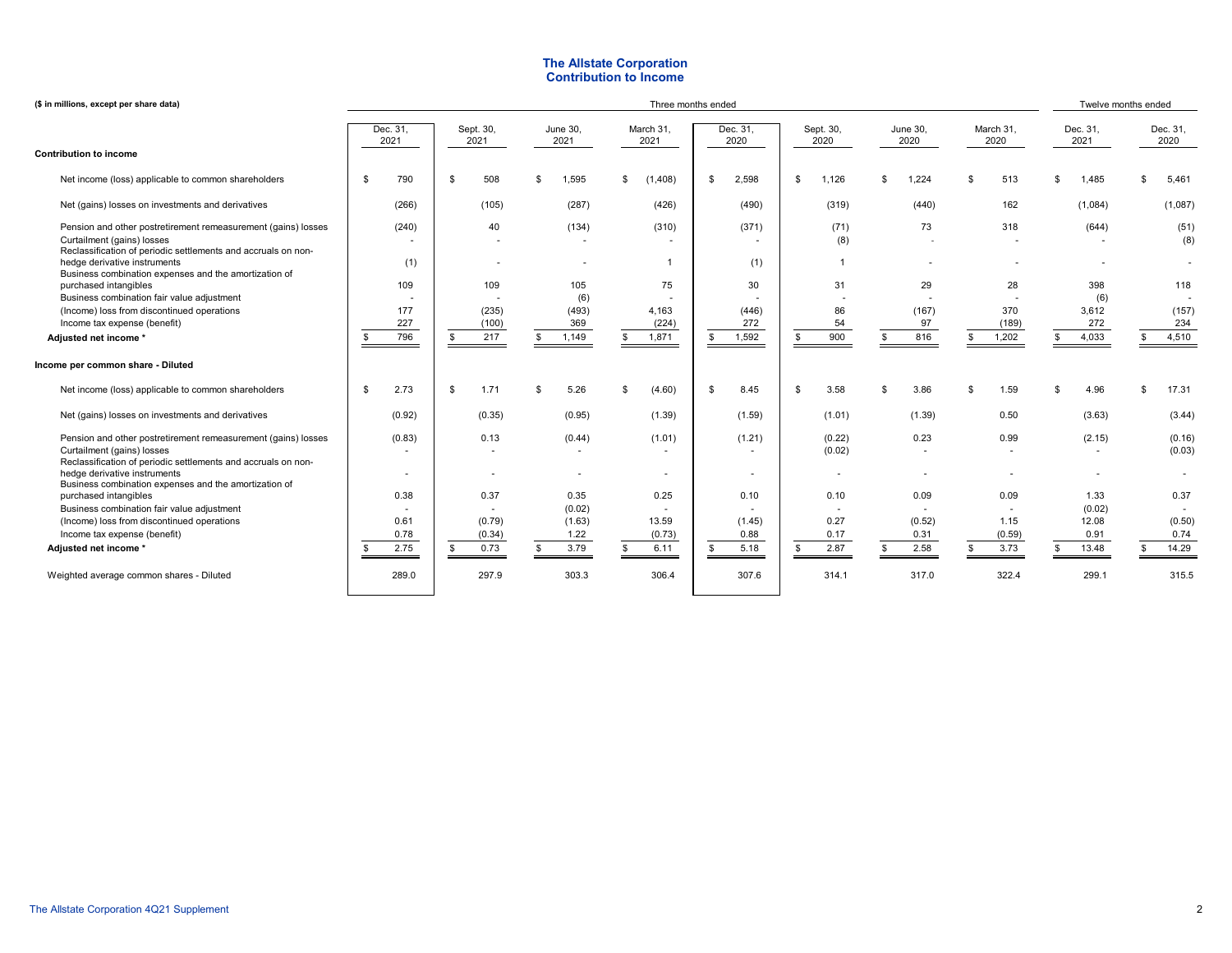## **The Allstate Corporation Book Value per Common Share and Debt to Capital**

| (\$ in millions, except per share data)                                                                                           |                         | Dec. 31,<br>2021 |                | Sept. 30,<br>2021 | June 30,<br>2021      | March 31,<br>2021     | Dec. 31,<br>2020      | Sept. 30,<br>2020     |     | June 30,<br>2020 | March 31,<br>2020   |
|-----------------------------------------------------------------------------------------------------------------------------------|-------------------------|------------------|----------------|-------------------|-----------------------|-----------------------|-----------------------|-----------------------|-----|------------------|---------------------|
| Book value per common share                                                                                                       |                         |                  |                |                   |                       |                       |                       |                       |     |                  |                     |
| Numerator:<br>Allstate common shareholders' equity (1)                                                                            | \$                      | 23,209           | \$             | 24,759            | \$<br>26,037          | \$<br>24,649          | \$<br>28,247          | \$<br>25,293          | -\$ | 25,016           | \$<br>22,203        |
| Denominator:<br>Common shares outstanding and dilutive potential<br>common shares outstanding (2)                                 |                         | 284.7            |                | 292.6             | 301.6                 | 304.0                 | 308.7                 | 307.0                 |     | 315.8            | 318.7               |
| Book value per common share                                                                                                       | \$                      | 81.52            | \$             | 84.62             | \$<br>86.33           | \$<br>81.08           | \$<br>91.50           | \$<br>82.39           | \$  | 79.21            | \$<br>69.67         |
| Book value per common share, excluding the impact of<br>unrealized net capital gains and losses on fixed income<br>securities     |                         |                  |                |                   |                       |                       |                       |                       |     |                  |                     |
| Numerator:<br>Allstate common shareholders' equity<br>Less: Unrealized net capital gains and losses on<br>fixed income securities | \$                      | 23,209<br>601    | \$             | 24,759<br>1,830   | \$<br>26,037<br>2,167 | \$<br>24,649<br>1,680 | \$<br>28,247<br>3,185 | \$<br>25,293<br>2,750 | \$  | 25,016<br>2,610  | \$<br>22,203<br>534 |
| Adjusted Allstate common shareholders' equity                                                                                     | $\overline{\mathbf{s}}$ | 22,608           | $\mathfrak{L}$ | 22,929            | \$<br>23,870          | \$<br>22,969          | \$<br>25,062          | \$<br>22,543          | \$  | 22,406           | \$<br>21,669        |
| Denominator:<br>Common shares outstanding and dilutive potential<br>common shares outstanding                                     |                         | 284.7            |                | 292.6             | 301.6                 | 304.0                 | 308.7                 | 307.0                 |     | 315.8            | 318.7               |
| Book value per common share, excluding the impact of<br>unrealized net capital gains and losses on fixed income<br>securities *   | \$                      | 79.41            | \$             | 78.36             | \$<br>79.14           | \$<br>75.56           | \$<br>81.19           | \$<br>73.43           | \$  | 70.95            | \$<br>67.99         |
| <b>Total debt</b>                                                                                                                 | \$                      | 7,976            | \$             | 7,980             | \$<br>7,996           | \$<br>7,996           | \$<br>7,825           | \$<br>6,635           | \$  | 6,634            | \$<br>6,633         |
| <b>Total capital resources</b>                                                                                                    | \$                      | 33,155           | \$             | 34,709            | \$<br>36,203          | \$<br>34,815          | \$<br>38,042          | \$<br>33,898          | \$  | 33,620           | \$<br>30,806        |
| Ratio of debt to Allstate shareholders' equity                                                                                    |                         | 31.7%            |                | 29.9%             | 28.3%                 | 29.8%                 | 25.9%                 | 24.3%                 |     | 24.6%            | 27.4 %              |
| Ratio of debt to capital resources                                                                                                |                         | 24.1%            |                | 23.0%             | 22.1 %                | 23.0 %                | 20.6%                 | 19.6 %                |     | 19.7 %           | 21.5 %              |

(1) Excludes equity related to preferred stock of \$1,970 million at December 31, 2021 and September 30, 2021, \$2,170 million at June 30, 2021 and March 31, 2021 and \$1,970 million for all other periods presented.

(2) Common shares outstanding were 280,594,850 and 304,192,788 as of December 31, 2021 and December 31, 2020, respectively.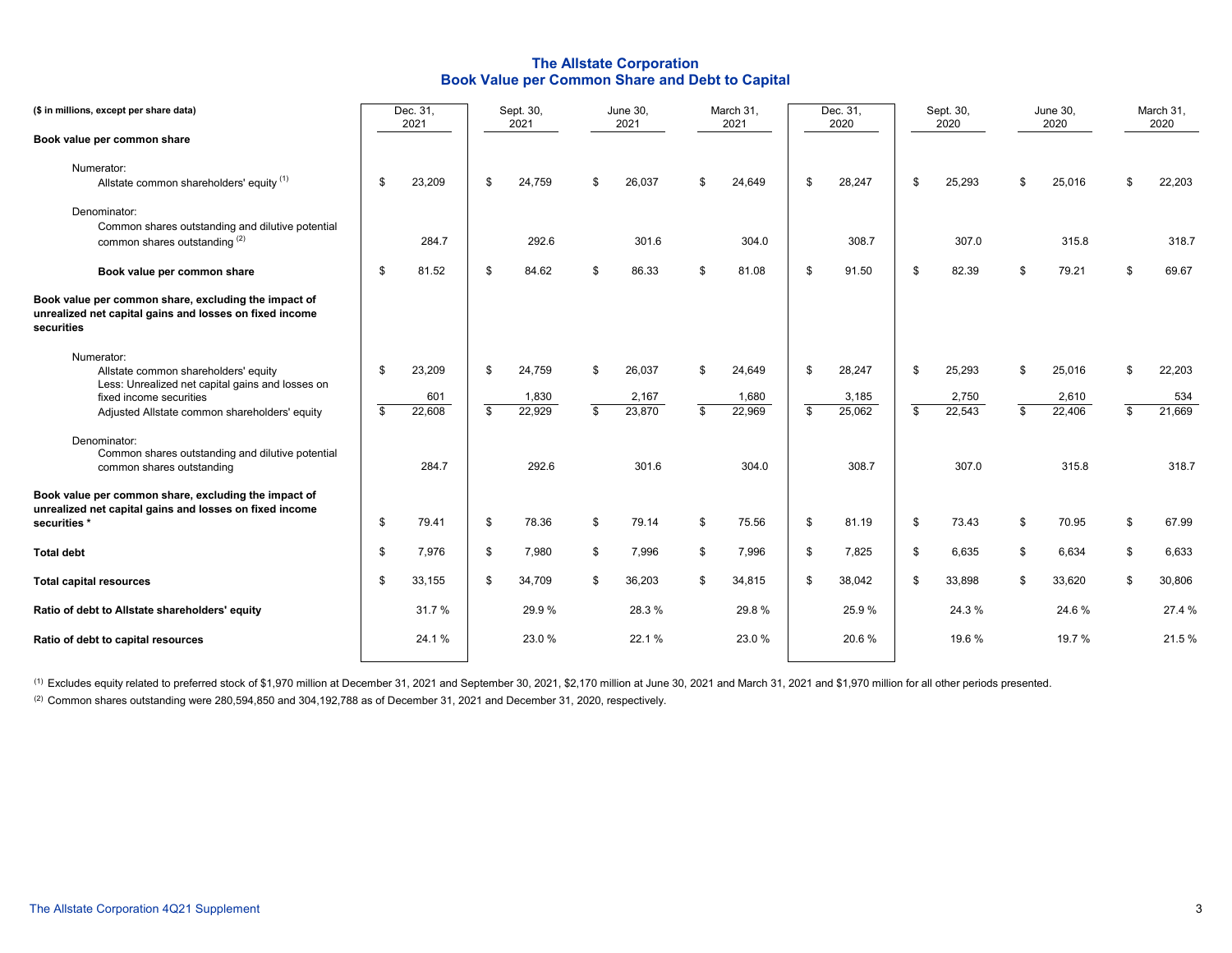## **Return on Allstate Common Shareholders' Equity The Allstate Corporation**

| (\$ in millions)                                                                                                                                           | Twelve months ended |                           |    |                           |     |                           |     |                           |    |                           |                                 |     |                           |          |                         |
|------------------------------------------------------------------------------------------------------------------------------------------------------------|---------------------|---------------------------|----|---------------------------|-----|---------------------------|-----|---------------------------|----|---------------------------|---------------------------------|-----|---------------------------|----------|-------------------------|
|                                                                                                                                                            |                     | Dec. 31,<br>2021          |    | Sept. 30,<br>2021         |     | <b>June 30,</b><br>2021   |     | March 31,<br>2021         |    | Dec. 31,<br>2020          | Sept. 30,<br>2020               |     | June 30,<br>2020          |          | March 31,<br>2020       |
| Return on Allstate common shareholders' equity                                                                                                             |                     |                           |    |                           |     |                           |     |                           |    |                           |                                 |     |                           |          |                         |
| Numerator:                                                                                                                                                 |                     |                           |    |                           |     |                           |     |                           |    |                           |                                 |     |                           |          |                         |
| Net income applicable to common shareholders <sup>(1)</sup>                                                                                                | \$                  | 1,485                     | \$ | 3,293                     | ፍ   | 3,911                     | £.  | 3,540                     | \$ | 5,461                     | \$<br>4,570                     | \$  | 4,333                     | \$       | 3,930                   |
| Denominator:                                                                                                                                               |                     |                           |    |                           |     |                           |     |                           |    |                           |                                 |     |                           |          |                         |
| Beginning Allstate common shareholders' equity<br>Ending Allstate common shareholders' equity (2)                                                          | \$                  | 28,247<br>23,209          | \$ | 25,293<br>24,759          | \$  | 25,016<br>26,037          | \$  | 22,203<br>24,649          | \$ | 23,750<br>28,247          | \$<br>23,088<br>25,293          | \$  | 22,546<br>25,016          | <b>S</b> | 21,488<br>22,203        |
| Average Allstate common shareholders' equity ^                                                                                                             | \$                  | 25,728                    | \$ | 25,026                    | \$  | 25,527                    | \$. | 23,426                    | \$ | 25,999                    | \$<br>24,191                    | \$. | 23,781                    | -\$      | 21,846                  |
| Return on Allstate common shareholders' equity                                                                                                             |                     | 5.8 %                     |    | 13.2 %                    |     | 15.3 %                    |     | 15.1 %                    |    | 21.0 %                    | 18.9 %                          |     | 18.2 %                    |          | 18.0 %                  |
| Adjusted net income return on Allstate common shareholders' equity                                                                                         |                     |                           |    |                           |     |                           |     |                           |    |                           |                                 |     |                           |          |                         |
| Numerator:                                                                                                                                                 |                     |                           |    |                           |     |                           |     |                           |    |                           |                                 |     |                           |          |                         |
| Adjusted net income $*$ $(1)$                                                                                                                              | \$                  | 4,033                     | \$ | 4,829                     | \$  | 5,512                     | \$  | 5,179                     | \$ | 4,510                     | \$<br>3,897                     | \$. | 3,887                     | \$       | 3,687                   |
| Denominator:                                                                                                                                               |                     |                           |    |                           |     |                           |     |                           |    |                           |                                 |     |                           |          |                         |
| Beginning Allstate common shareholders' equity<br>Less: Unrealized net capital gains and losses<br>Adjusted beginning Allstate common shareholders' equity | S.                  | 28,247<br>3,180<br>25,067 | S. | 25,293<br>2,744<br>22,549 | \$  | 25,016<br>2,602<br>22,414 | £.  | 22,203<br>530<br>21,673   | \$ | 23,750<br>1,887<br>21,863 | \$<br>23,088<br>2,023<br>21,065 | \$. | 22,546<br>1,654<br>20,892 | \$       | 21,488<br>972<br>20,516 |
| Ending Allstate common shareholders' equity<br>Less: Unrealized net capital gains and losses<br>Adjusted ending Allstate common shareholders' equity       |                     | 23,209<br>598<br>22,611   |    | 24,759<br>1,828<br>22,931 |     | 26,037<br>2,164<br>23,873 |     | 24,649<br>1,680<br>22,969 |    | 28,247<br>3,180<br>25,067 | 25,293<br>2,744<br>22,549       |     | 25,016<br>2,602<br>22,414 |          | 22,203<br>530<br>21,673 |
| Average adjusted Allstate common shareholders' equity ^                                                                                                    | \$                  | 23,839                    | \$ | 22,740                    | \$. | 23,144                    | \$  | 22,321                    | \$ | 23,465                    | \$<br>21,807                    | \$. | 21,653                    | \$       | 21,095                  |
| Adjusted net income return on Allstate common shareholders' equity *                                                                                       |                     | 16.9 %                    |    | 21.2 %                    |     | 23.8 %                    |     | 23.2 %                    |    | 19.2 %                    | 17.9 %                          |     | 18.0 %                    |          | 17.5 %                  |

 $^{\text{\tiny{(1)}}}$  Net income applicable to common shareholders and adjusted net income reflect a trailing twelve-month period.

(2) Excludes equity related to preferred stock of \$1,970 million at December 31, 2021 and September 30, 2021, \$2,170 million at June 30, 2021 and March 31, 2021 and \$1,970 million for all other periods presented.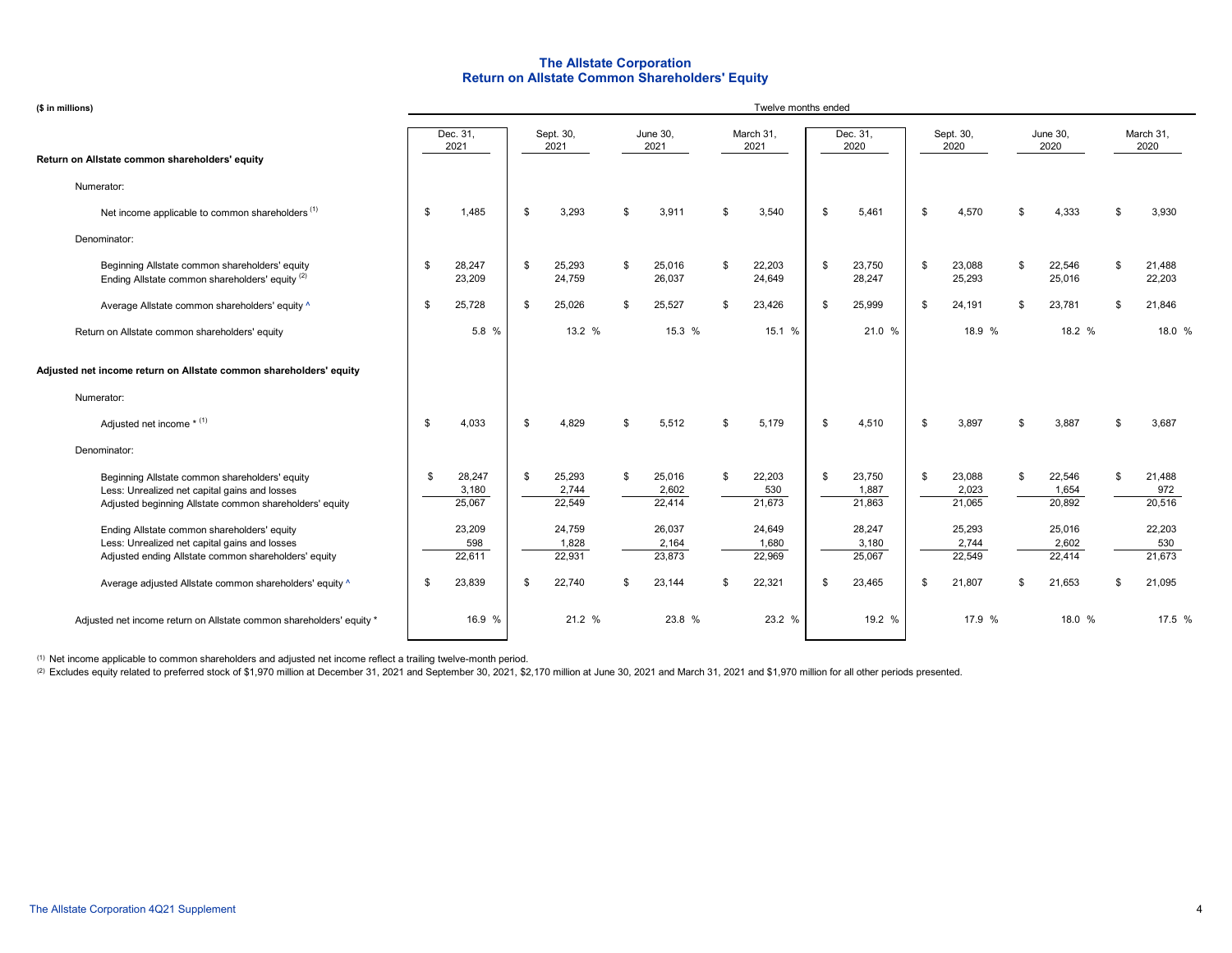## **The Allstate Corporation Policies in Force**

|                                                 | Dec. 31,<br>2021 | Sept. 30,<br>2021 | June 30,<br>2021 | March 31.<br>2021 | Dec. 31,<br>2020 | Sept. 30,<br>2020 | <b>June 30,</b><br>2020 | March 31,<br>2020 |
|-------------------------------------------------|------------------|-------------------|------------------|-------------------|------------------|-------------------|-------------------------|-------------------|
| Policies in force statistics (in thousands) (1) |                  |                   |                  |                   |                  |                   |                         |                   |
| <b>Allstate Protection</b>                      |                  |                   |                  |                   |                  |                   |                         |                   |
| Auto                                            | 25,916           | 25,654            | 25,614           | 25,453            | 22,260           | 22,360            | 22,451                  | 22,311            |
| Homeowners                                      | 7,159            | 7,138             | 7,111            | 7,090             | 6,643            | 6,634             | 6,616                   | 6,590             |
| Other personal lines                            | 4,866            | 4,848             | 4,816            | 4,774             | 4,530            | 4,528             | 4,489                   | 4,460             |
| Commercial lines                                | 315              | 319               | 322              | 325               | 216              | 219               | 221                     | 224               |
| Total                                           | 38,256           | 37,959            | 37,863           | 37,642            | 33,649           | 33,741            | 33,777                  | 33,585            |
| <b>Allstate brand</b>                           |                  |                   |                  |                   |                  |                   |                         |                   |
| Auto                                            | 21,972           | 21,951            | 21,920           | 21,824            | 21,809           | 21,900            | 21,978                  | 21,826            |
| Homeowners                                      | 6,525            | 6,496             | 6,459            | 6,427             | 6,427            | 6,414             | 6,391                   | 6,360             |
| National General <sup>(2)</sup>                 |                  |                   |                  |                   |                  |                   |                         |                   |
| Auto                                            | 3,944            | 3,703             | 3,694            | 3,629             | 451              | 460               | 473                     | 485               |
| Homeowners                                      | 634              | 642               | 652              | 663               | 216              | 220               | 225                     | 230               |
| <b>Protection Services</b>                      |                  |                   |                  |                   |                  |                   |                         |                   |
| <b>Allstate Protection Plans</b>                | 141,073          | 141,809           | 139,453          | 133,510           | 128,982          | 125,831           | 120,301                 | 107,124           |
| <b>Allstate Dealer Services</b>                 | 3,956            | 3,980             | 4,013            | 3,996             | 4,042            | 4,075             | 4,101                   | 4,096             |
| Allstate Roadside                               | 525              | 533               | 539              | 540               | 548              | 558               | 562                     | 576               |
| Allstate Identity Protection                    | 2,802            | 3,197             | 3,041            | 2,702             | 2,700            | 2,490             | 2,312                   | 1,932             |
| Total                                           | 148,356          | 149,519           | 147,046          | 140,748           | 136,272          | 132,954           | 127,276                 | 113,728           |
| <b>Allstate Health and Benefits</b>             | 4,333            | 4,378             | 4,452            | 4,522             | 3,950            | 4,092             | 4,410                   | 4,309             |
| Total policies in force                         | 190,945          | 191,856           | 189,361          | 182,912           | 173,871          | 170,787           | 165,463                 | 151,622           |

(1) Policy counts are based on items rather than customers.

• A multi-car customer would generate multiple item (policy) counts, even if all cars were insured under one policy.

• PIF does not reflect banking relationships for our lender-placed insurance products to customers including fire, home and flood products, as well as collateral protection insurance and guaranteed asset protection product automobiles.

• Commercial lines PIF for shared economy agreements reflect contracts that cover multiple drivers as opposed to individual drivers.

• Allstate Roadside reflects memberships in force and do not include their wholesale partners as the customer relationship is managed by the wholesale partner.

• Allstate Dealer Services reflects service contracts and other products sold in conjunction with auto lending and vehicle sales transactions and do not include their third party administrators ("TPAs") as the customer rel managed by the TPAs.

• Allstate Protection Plans represents active consumer product protection plans.

- Allstate Identity Protection reflects individual customer counts for identity protection products.
- Allstate Health and Benefits reflects certificate counts as opposed to group counts.

 $^{\text{\tiny{(2)}}}$  Encompass brand has been combined into National General beginning in the first quarter of 2021 and results prior to 2021 reflect Encompass brand results only.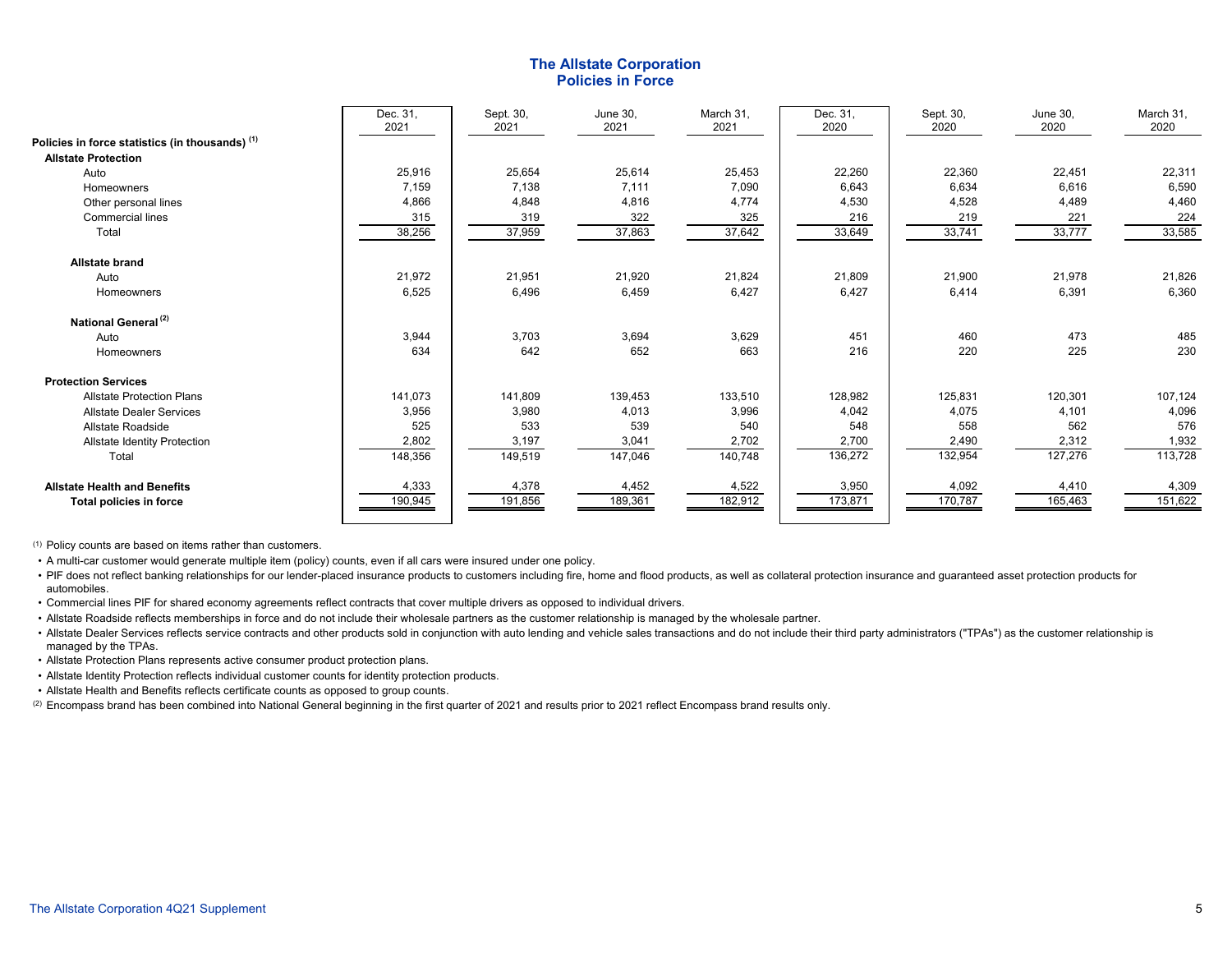### **The Allstate Corporation Property-Liability Results**

| (\$ in millions, except ratios)                                                                                                                                                                                                                                                                                                                           |                                                                 |                                                                   |                                                                           |                                                                  | Three months ended                                                    |                                                                 |                                                                         |                                                                         |                                                                              | Twelve months ended                                                          |
|-----------------------------------------------------------------------------------------------------------------------------------------------------------------------------------------------------------------------------------------------------------------------------------------------------------------------------------------------------------|-----------------------------------------------------------------|-------------------------------------------------------------------|---------------------------------------------------------------------------|------------------------------------------------------------------|-----------------------------------------------------------------------|-----------------------------------------------------------------|-------------------------------------------------------------------------|-------------------------------------------------------------------------|------------------------------------------------------------------------------|------------------------------------------------------------------------------|
|                                                                                                                                                                                                                                                                                                                                                           | Dec. 31,<br>2021                                                | Sept. 30,<br>2021                                                 | June 30,<br>2021                                                          | March 31,<br>2021                                                | Dec. 31,<br>2020                                                      | Sept. 30,<br>2020                                               | June 30,<br>2020                                                        | March 31,<br>2020                                                       | Dec. 31,<br>2021                                                             | Dec. 31,<br>2020                                                             |
| Premiums written<br>Decrease (increase) in unearned premiums<br>Other                                                                                                                                                                                                                                                                                     | 10,301<br>\$<br>121<br>(32)                                     | 10,966<br>\$<br>(672)<br>(135)                                    | 10,323<br>\$<br>(312)<br>(2)                                              | 9,768<br>\$<br>(280)<br>408                                      | 8,609<br>\$<br>244<br>31                                              | 9,395<br>$\mathfrak{s}$<br>\$<br>(470)<br>27                    | 9,172<br>(349)<br>40                                                    | 8,592<br>$\mathbf{s}$<br>370<br>(81)                                    | \$.<br>41,358<br>(1, 143)<br>239                                             | 35,768<br>\$<br>(205)<br>17                                                  |
| Premiums earned<br>Other revenue<br>Claims and claims expense<br>Shelter-in-Place Payback expense<br>Amortization of deferred policy acquisition costs<br>Operating costs and expenses<br>Restructuring and related charges<br>Amortization of purchased intangibles                                                                                      | 10,390<br>366<br>(7,683)<br>(1, 345)<br>(1,507)<br>(32)<br>(76) | 10,159<br>365<br>(8, 145)<br>(1, 346)<br>(1, 477)<br>(15)<br>(75) | 10,009<br>321<br>(7, 103)<br>(29)<br>(1, 319)<br>(1, 313)<br>(66)<br>(71) | 9,896<br>385<br>(5, 945)<br>(1, 303)<br>(1, 325)<br>(32)<br>(19) | 8,884<br>218<br>(5,268)<br>(1, 168)<br>(1, 202)<br>(36)<br>(5)        | 8,952<br>220<br>(5,968)<br>(1, 158)<br>(1, 104)<br>(187)<br>(3) | 8,863<br>206<br>(5, 139)<br>(738)<br>(1, 149)<br>(1, 130)<br>(8)<br>(3) | 8,881<br>213<br>(5, 251)<br>(210)<br>(1, 167)<br>(1, 113)<br>(4)<br>(1) | 40,454<br>1,437<br>(28, 876)<br>(29)<br>(5,313)<br>(5,622)<br>(145)<br>(241) | 35,580<br>857<br>(21, 626)<br>(948)<br>(4, 642)<br>(4, 549)<br>(235)<br>(12) |
| Underwriting income (loss) <sup>(1)</sup><br>Catastrophe losses<br>Claims expense excluding catastrophe expense ^                                                                                                                                                                                                                                         | 113<br>\$<br>528<br>\$<br>642                                   | (534)<br>\$<br>1,269<br>\$<br>563                                 | 429<br>$\frac{1}{2}$<br>952<br>\$<br>558                                  | 1,657<br>\$<br>590<br>\$.<br>553                                 | 1,423<br><u>\$</u><br>\$<br>424<br>514                                | 752<br>990<br>\$.<br>£.<br>517                                  | 902<br>1,186<br>553                                                     | 1,348<br>211<br>ſ.<br>572                                               | 1,665<br>3,339<br>\$.<br>2,316                                               | 4,425<br>2,811<br>\$<br>2,156                                                |
| Operating ratios and reconciliations to underlying ratios                                                                                                                                                                                                                                                                                                 |                                                                 |                                                                   |                                                                           |                                                                  |                                                                       |                                                                 |                                                                         |                                                                         |                                                                              |                                                                              |
| Loss ratio<br>Effect of catastrophe losses<br>Effect of prior year non-catastrophe reserve reestimates<br>Underlying loss ratio *                                                                                                                                                                                                                         | 73.9<br>(5.1)<br>(1.8)<br>67.0                                  | 80.2<br>(12.5)<br>(1.6)<br>66.1                                   | 71.0<br>(9.5)<br>0.2<br>61.7                                              | 60.1<br>(6.0)<br>(0.1)<br>54.0                                   | 59.3<br>(4.8)<br>54.5                                                 | 66.7<br>(11.1)<br>(0.8)<br>54.8                                 | 58.0<br>(13.4)<br>0.4<br>45.0                                           | 59.1<br>(2.4)<br>(0.3)<br>56.4                                          | 71.4<br>(8.3)<br>(0.8)<br>62.3                                               | 60.8<br>(7.9)<br>(0.2)<br>52.7                                               |
| Expense ratio ^<br>Effect of amortization of purchased intangibles<br>Underlying expense ratio *<br>Effect of advertising expense<br>Effect of restructuring and related charges<br>Effect of Coronavirus related expenses ^<br>Adjusted underwriting expense ratio *<br>Claims expense ratio excluding catastrophe expense ^<br>Adjusted expense ratio * | 25.0<br>(0.7)<br>24.3<br>(2.9)<br>(0.3)<br>21.1<br>6.2<br>27.3  | 25.1<br>(0.8)<br>24.3<br>(3.2)<br>(0.1)<br>21.0<br>5.5<br>26.5    | 24.7<br>(0.7)<br>24.0<br>(3.1)<br>(0.6)<br>(0.2)<br>20.1<br>5.6<br>25.7   | 23.2<br>(0.1)<br>23.1<br>(3.2)<br>(0.3)<br>19.6<br>5.6<br>25.2   | 24.7<br>(0.1)<br>24.6<br>(3.7)<br>(0.4)<br>0.1<br>20.6<br>5.8<br>26.4 | 24.9<br>24.9<br>(2.3)<br>(2.1)<br>(0.2)<br>20.3<br>5.8<br>26.1  | 31.8<br>31.8<br>(2.4)<br>(0.1)<br>(8.8)<br>20.5<br>6.2<br>26.7          | 25.7<br>25.7<br>(2.3)<br>(2.4)<br>21.0<br>6.4<br>27.4                   | 24.5<br>(0.6)<br>23.9<br>(3.1)<br>(0.4)<br>(0.1)<br>20.3<br>5.7<br>26.0      | 26.8<br>(0.1)<br>26.7<br>(2.6)<br>(0.7)<br>(2.9)<br>20.5<br>6.1<br>26.6      |
| <b>Combined ratio</b><br>Effect of catastrophe losses<br>Effect of prior year non-catastrophe reserve reestimates<br>Effect of amortization of purchased intangibles<br>Underlying combined ratio *<br>Effect of Run-off Property-Liability on combined ratio                                                                                             | 98.9<br>(5.1)<br>(1.8)<br>(0.7)<br>91.3                         | 105.3<br>(12.5)<br>(1.6)<br>(0.8)<br>90.4<br>1.2                  | 95.7<br>(9.5)<br>0.2<br>(0.7)<br>85.7                                     | 83.3<br>(6.0)<br>(0.1)<br>(0.1)<br>77.1<br>0.1                   | 84.0<br>(4.8)<br>(0.1)<br>79.1<br>0.1                                 | 91.6<br>(11.1)<br>(0.8)<br>79.7<br>1.5                          | 89.8<br>(13.4)<br>0.4<br>76.8                                           | 84.8<br>(2.4)<br>(0.3)<br>82.1                                          | 95.9<br>(8.3)<br>(0.8)<br>(0.6)<br>86.2<br>0.3                               | 87.6<br>(7.9)<br>(0.2)<br>(0.1)<br>79.4<br>0.4                               |
| <sup>(1)</sup> Underwriting income (loss)<br>Allstate brand<br>National General <sup>(2)</sup><br><b>Answer Financial</b><br>Total underwriting income for Allstate Protection                                                                                                                                                                            | 174<br>\$<br>(62)<br>3<br>115                                   | (311)<br>\$<br>(112)<br>$\overline{2}$<br>(421)                   | \$<br>414<br>15<br>$\overline{2}$<br>431                                  | 1,515<br>\$.<br>138<br>$\overline{7}$<br>1,660                   | \$<br>1,414<br>12<br>1,426                                            | 842<br>\$<br>\$<br>43<br>$\overline{2}$<br>887                  | 899<br>6<br>905                                                         | 1,336<br>\$<br>14<br>-1<br>1,351                                        | 1,792<br>S<br>(21)<br>14<br>1,785                                            | 4,491<br>\$<br>75<br>3<br>4,569                                              |
| Run-off Property-Liability                                                                                                                                                                                                                                                                                                                                | (2)                                                             | (113)                                                             | (2)                                                                       | (3)                                                              | (3)                                                                   | (135)                                                           | (3)                                                                     | (3)                                                                     | (120)                                                                        | (144)                                                                        |
| Total underwriting income (loss) for Property-Liability                                                                                                                                                                                                                                                                                                   | 113                                                             | (534)                                                             | 429                                                                       | 1,657                                                            | 1,423                                                                 | 752                                                             | 902                                                                     | 1,348                                                                   | 1,665<br>S                                                                   | 4,425                                                                        |
| Other financial information<br>Net investment income<br>Income tax expense on operations                                                                                                                                                                                                                                                                  | 804<br>\$.<br>(195)                                             | 710<br>-\$<br>(26)                                                | \$.<br>931<br>(283)                                                       | 673<br>\$.<br>(475)                                              | 619<br>s.<br>(415)                                                    | 422<br>S<br>\$<br>(241)                                         | 178<br>(210)                                                            | 202<br>\$.<br>(303)                                                     | \$<br>3,118<br>(979)                                                         | 1,421<br>\$.<br>(1, 169)                                                     |

 $^{(2)}$  Encompass brand has been combined into National General beginning in the first quarter of 2021 and results prior to 2021 reflect Encompass brand results only.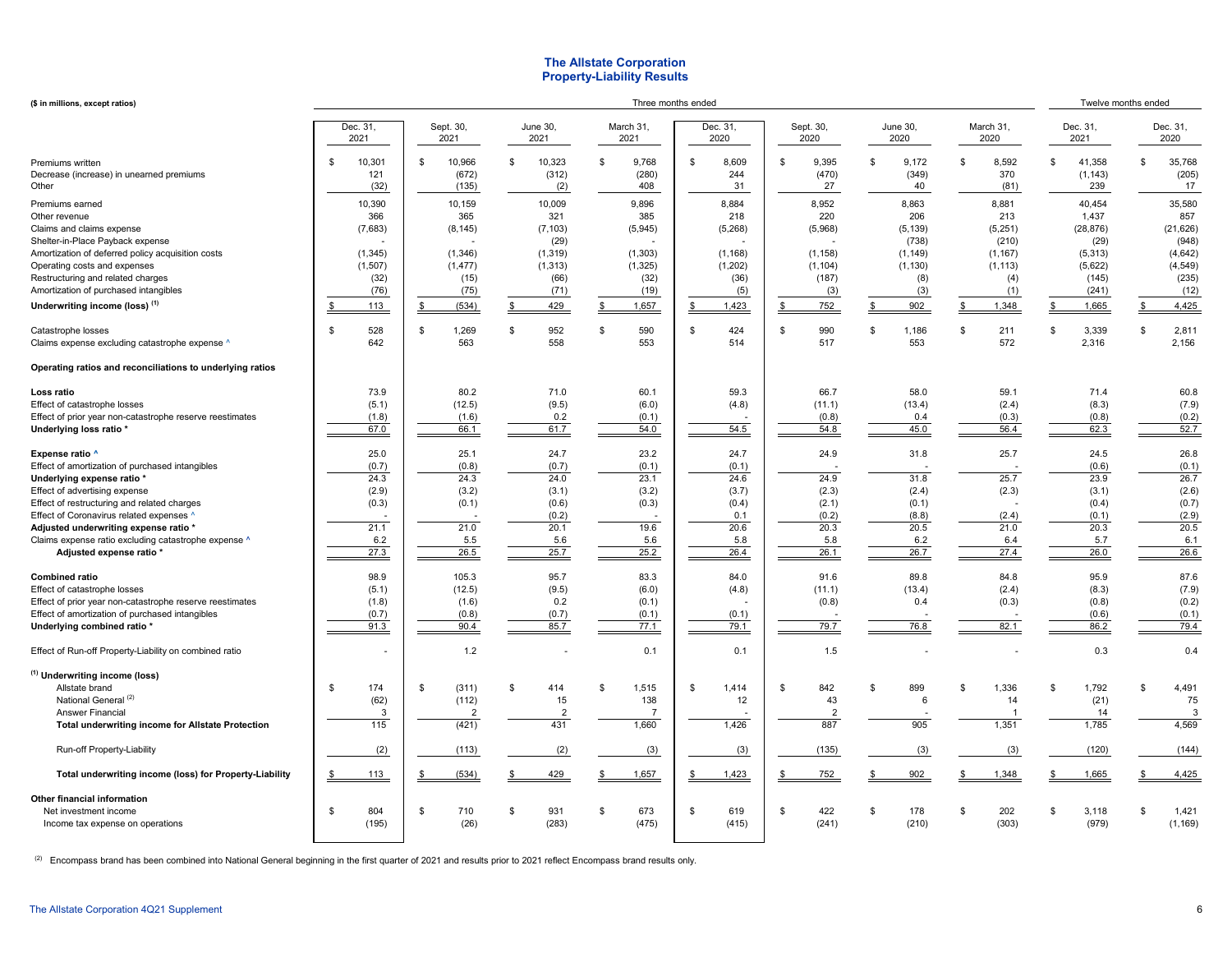## **The Allstate Corporation Allstate Protection Profitability Measures**

| (\$ in millions, except ratios)                                                                                                                                                                                                                                     |                                                                              |                                                                                                  |                                                                                 |                                                                                     | Three months ended                                          |                                                                                    |                                                                    |                                                                                 |                                                                                | Twelve months ended                                                                              |
|---------------------------------------------------------------------------------------------------------------------------------------------------------------------------------------------------------------------------------------------------------------------|------------------------------------------------------------------------------|--------------------------------------------------------------------------------------------------|---------------------------------------------------------------------------------|-------------------------------------------------------------------------------------|-------------------------------------------------------------|------------------------------------------------------------------------------------|--------------------------------------------------------------------|---------------------------------------------------------------------------------|--------------------------------------------------------------------------------|--------------------------------------------------------------------------------------------------|
|                                                                                                                                                                                                                                                                     | Dec. 31,<br>2021                                                             | Sept. 30,<br>2021                                                                                | June 30,<br>2021                                                                | March 31,<br>2021                                                                   | Dec. 31,<br>2020                                            | Sept. 30,<br>2020                                                                  | June 30,<br>2020                                                   | March 31,<br>2020                                                               | Dec. 31,<br>2021                                                               | Dec. 31,<br>2020                                                                                 |
| Premiums written<br>Auto<br>Homeowners<br>Other personal lines<br>Commercial lines<br><b>Total</b>                                                                                                                                                                  | 6,864<br>-S<br>2,680<br>517<br>240<br>10,301<br>\$                           | \$<br>7,171<br>3,004<br>584<br>207<br>$\overline{s}$<br>10,966                                   | 6,818<br><b>S</b><br>2,722<br>579<br>204<br>10,323                              | \$<br>7,012<br>2,083<br>476<br>197<br>9,768                                         | \$<br>5,886<br>2,045<br>465<br>213<br>8,609                 | \$<br>6,326<br>2,339<br>542<br>188<br>9,395<br>$\mathbf{s}$                        | 6,190<br>\$<br>2,284<br>528<br>170<br>9,172<br>\$.                 | 6,209<br>\$<br>1,732<br>430<br>221<br>8,592<br>\$                               | 27,865<br>\$<br>10,489<br>2,156<br>848<br>41,358                               | <b>S</b><br>24,611<br>8,400<br>1,965<br>792<br>35,768<br>\$                                      |
| Net premiums earned<br>Auto<br>Homeowners<br>Other personal lines<br>Commercial lines<br><b>Total</b>                                                                                                                                                               | 7,019<br>-S<br>2,602<br>532<br>237<br>10,390                                 | \$<br>6,912<br>2,522<br>521<br>204<br>10,159<br>$\mathbf{s}$                                     | \$<br>6,883<br>2,411<br>519<br>196<br>10,009<br><b>S</b>                        | \$<br>6,809<br>2,392<br>505<br>190<br>9,896                                         | 6,103<br>\$<br>2,090<br>484<br>207<br>8,884<br>\$.          | \$<br>6,210<br>2,073<br>486<br>183<br>8,952<br>\$.                                 | \$<br>6,172<br>2,054<br>478<br>159<br>8,863<br>\$                  | 6,155<br>\$<br>2,037<br>471<br>218<br>8,881                                     | 27,623<br>\$<br>9,927<br>2,077<br>827<br>40,454                                | 24,640<br><b>S</b><br>8,254<br>1,919<br>767<br>35,580                                            |
| Underwriting income (loss)<br>Auto<br>Homeowners<br>Other personal lines<br><b>Commercial lines</b><br>Other business lines ^<br><b>Answer Financial</b><br>Total<br>Claims expense excluding catastrophe expense ^                                                 | (300)<br>-S<br>335<br>121<br>(77)<br>33<br>3<br>115<br>£.<br>641<br><b>S</b> | \$<br>(159)<br>(277)<br>40<br>(54)<br>27<br>$\overline{2}$<br>(421)<br>S.<br>560<br>$\mathbb{S}$ | 394<br>\$<br>(7)<br>39<br>(25)<br>28<br>$\overline{2}$<br>s.<br>431<br>556<br>S | 1,327<br>\$<br>268<br>33<br>(2)<br>27<br>$\overline{7}$<br>1,660<br>\$<br>552<br>\$ | 883<br>\$.<br>449<br>89<br>(16)<br>21<br>1,426<br>511<br>\$ | 906<br>\$<br>(67)<br>42<br>(14)<br>18<br>$\overline{2}$<br>887<br>\$.<br>515<br>\$ | 998<br>\$.<br>(139)<br>43<br>(11)<br>14<br>905<br>\$<br>551<br>\$. | 657<br>\$<br>581<br>90<br>5<br>17<br>$\overline{1}$<br>1,351<br>\$<br>569<br>£. | 1,262<br>-96<br>319<br>233<br>(158)<br>115<br>14<br>1,785<br>\$<br>2,309<br>\$ | $\mathbf{\hat{s}}$<br>3,444<br>824<br>264<br>(36)<br>70<br>3<br>4,569<br>-S<br>2,146<br><b>S</b> |
| Operating ratios and reconciliations to underlying ratios<br>Loss ratio<br>Effect of catastrophe losses<br>Effect of prior year non-catastrophe reserve reestimates<br>Underlying loss ratio *                                                                      | 73.9<br>(5.1)<br>(1.8)<br>67.0                                               | 79.0<br>(12.5)<br>(0.4)<br>66.1                                                                  | 71.0<br>(9.5)<br>0.2<br>61.7                                                    | 60.0<br>(6.0)<br>54.0                                                               | 59.3<br>(4.8)<br>54.5                                       | 65.2<br>(11.1)<br>0.7<br>54.8                                                      | 58.0<br>(13.4)<br>0.4<br>45.0                                      | 59.1<br>(2.4)<br>(0.3)<br>56.4                                                  | 71.1<br>(8.3)<br>(0.5)<br>62.3                                                 | 60.4<br>(7.9)<br>0.2<br>52.7                                                                     |
| Expense ratio<br>Effect of amortization of purchased intangibles<br>Underlying expense ratio *<br>Effect of advertising expense<br>Effect of restructuring and related charges<br>Effect of Coronavirus related expenses ^<br>Adjusted underwriting expense ratio * | 25.0<br>(0.7)<br>24.3<br>(2.9)<br>(0.3)<br>21.1                              | 25.1<br>(0.8)<br>24.3<br>(3.2)<br>(0.2)<br>20.9                                                  | 24.7<br>(0.7)<br>24.0<br>(3.1)<br>(0.6)<br>(0.2)<br>20.1                        | 23.2<br>(0.1)<br>23.1<br>(3.2)<br>(0.3)<br>19.6                                     | 24.6<br>24.6<br>(3.7)<br>(0.4)<br>0.1<br>20.6               | 24.9<br>24.9<br>(2.3)<br>(2.1)<br>(0.2)<br>20.3                                    | 31.8<br>31.8<br>(2.4)<br>(0.1)<br>(8.8)<br>20.5                    | 25.7<br>25.7<br>(2.3)<br>(2.4)<br>21.0                                          | 24.5<br>0.6<br>23.9<br>(3.1)<br>(0.4)<br>(0.1)<br>20.3                         | 26.8<br>(0.1)<br>26.7<br>(2.6)<br>(0.7)<br>(2.9)<br>20.5                                         |
| Combined ratio<br>Underlying combined ratio *                                                                                                                                                                                                                       | 98.9<br>91.3                                                                 | 104.1<br>90.4                                                                                    | 95.7<br>85.7                                                                    | 83.2<br>77.1                                                                        | 83.9<br>79.1                                                | 90.1<br>79.7                                                                       | 89.8<br>76.8                                                       | 84.8<br>82.1                                                                    | 95.6<br>86.2                                                                   | 87.2<br>79.4                                                                                     |
| Claims expense ratio excluding catastrophe expense ^                                                                                                                                                                                                                | 6.2                                                                          | 5.5                                                                                              | 5.6                                                                             | 5.6                                                                                 | 5.8                                                         | 5.8                                                                                | 6.2                                                                | 6.4                                                                             | 5.7                                                                            | 6.0                                                                                              |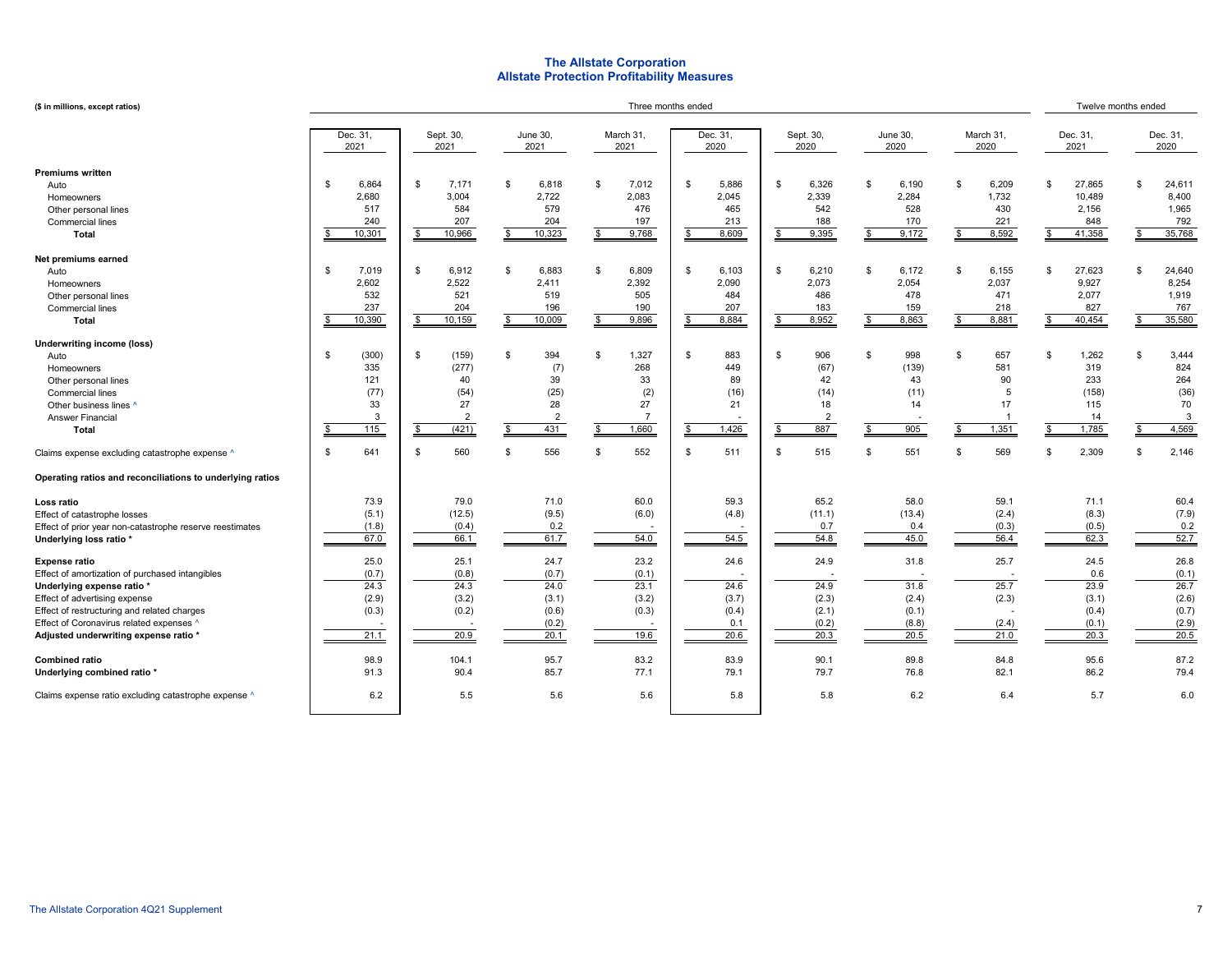# **The Allstate Corporation Allstate Protection Impact of Net Rate Changes Implemented on Premiums Written**

|                         |                                       | Three months ended       |                                  |                        | Three months ended |                             |
|-------------------------|---------------------------------------|--------------------------|----------------------------------|------------------------|--------------------|-----------------------------|
|                         |                                       | December 31, 2021        |                                  |                        | September 30, 2021 |                             |
|                         | Number of<br>locations <sup>(1)</sup> | Total brand $(\%)^{(2)}$ | Location<br>specific $(%)^{(3)}$ | Number of<br>locations | Total brand (%)    | Location<br>specific $(\%)$ |
| <b>Allstate brand</b>   |                                       |                          |                                  |                        |                    |                             |
| Auto                    | 25                                    | 2.9                      | 7.1                              | 20                     | 0.3                | 2.1                         |
| Homeowners              | 11                                    | 1.0                      | 6.7                              | 10                     | 0.3                | 4.2                         |
| <b>National General</b> |                                       |                          |                                  |                        |                    |                             |
| Auto                    | 22                                    | 2.4                      | 5.7                              | 13                     | 2.5                | 5.6                         |
| <b>Homeowners</b>       | 13                                    | 1.0                      | 7.1                              | 8                      | 1.1                | 6.2                         |

|                         |                        | Three months ended<br>June 30, 2021 |                             |                        | Three months ended<br>March 31, 2021 |                             |
|-------------------------|------------------------|-------------------------------------|-----------------------------|------------------------|--------------------------------------|-----------------------------|
|                         | Number of<br>locations | Total brand (%)                     | Location<br>specific $(\%)$ | Number of<br>locations | Total brand (%)                      | Location<br>specific $(\%)$ |
| <b>Allstate brand</b>   |                        |                                     |                             |                        |                                      |                             |
| Auto                    | 9                      | (0.3)                               | (2.3)                       | 38                     | (2.1)                                | (3.9)                       |
| Homeowners              |                        | 0.5                                 | 3.7                         | 22                     | 1.7                                  | 4.4                         |
| <b>National General</b> |                        |                                     |                             |                        |                                      |                             |
| Auto                    |                        | 0.1                                 | 1.6                         | 12                     | (0.3)                                | (2.9)                       |
| Homeowners              |                        | 0.5                                 | 7.7                         | 12                     | 1.3                                  | 8.0                         |

(1) Allstate brand operates in 50 states, the District of Columbia, and 5 Canadian provinces. National General operates in 50 states and the District of Columbia.

(2) Represents the impact in the states, the District of Columbia and Canadian provinces where rate changes were implemented during the period as a percentage of total brand prior year-end premiums written.

(3) Represents the impact in the states, the District of Columbia and Canadian provinces where rate changes were implemented during the period as a percentage of its respective total prior year-end premiums written in those same locations.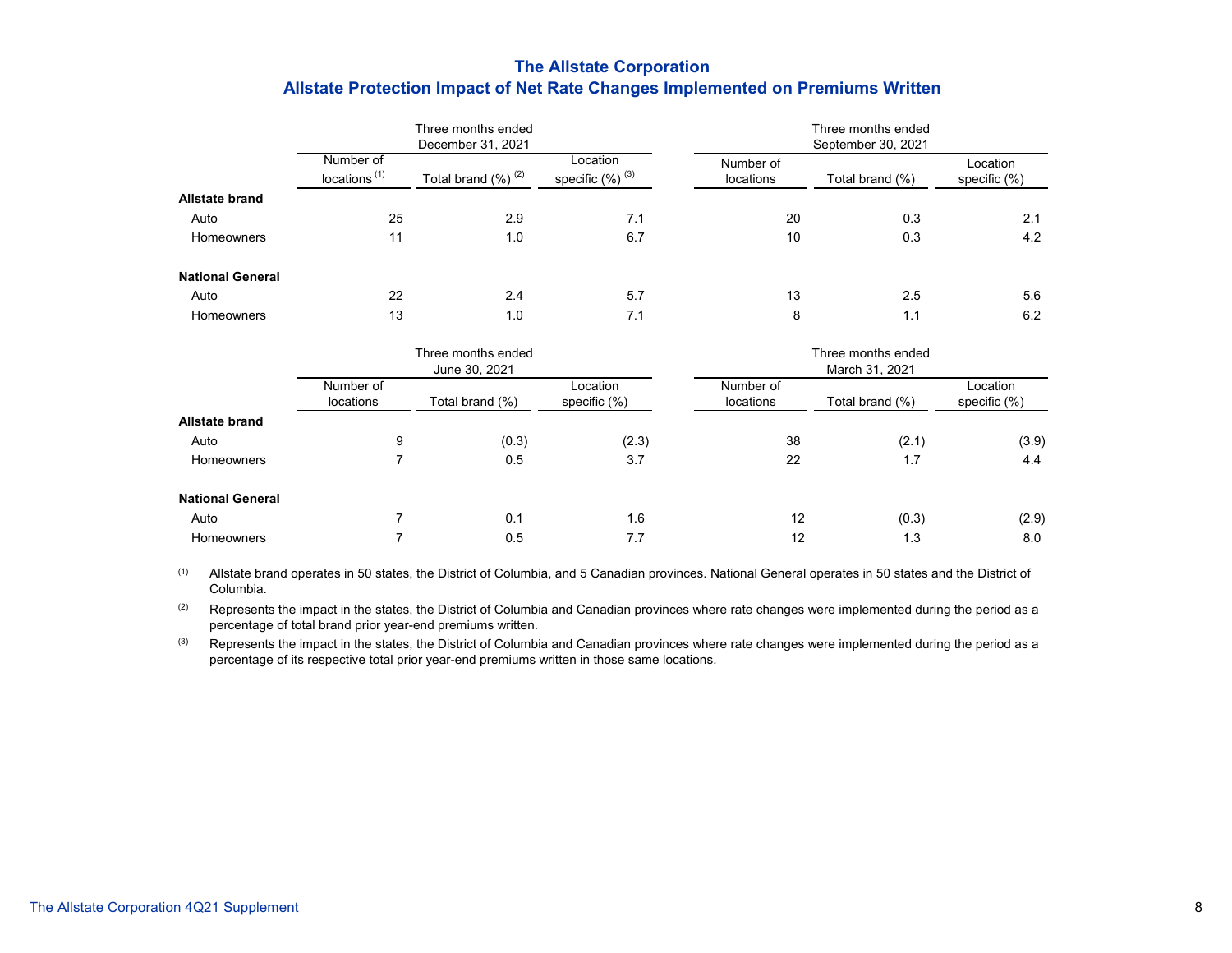## **The Allstate Corporation Auto Profitability Measures**

| (\$ in millions, except ratios)                                                                                                                                                                     |                                           |                                          |                                       | Twelve months ended                   |                                  |                              |                               |                                |                                         |                                 |
|-----------------------------------------------------------------------------------------------------------------------------------------------------------------------------------------------------|-------------------------------------------|------------------------------------------|---------------------------------------|---------------------------------------|----------------------------------|------------------------------|-------------------------------|--------------------------------|-----------------------------------------|---------------------------------|
|                                                                                                                                                                                                     | Dec. 31,<br>2021                          | Sept. 30,<br>2021                        | June 30,<br>2021                      | March 31,<br>2021                     | Dec. 31,<br>2020                 | Sept. 30,<br>2020            | June 30,<br>2020              | March 31,<br>2020              | Dec. 31,<br>2021                        | Dec. 31,<br>2020                |
| <b>Allstate Protection</b><br>Premiums written<br>Net premiums earned<br>Underwriting income (loss)                                                                                                 | \$<br>6,864<br>7,019<br>(300)             | 7,171<br>\$<br>6,912<br>(159)            | \$<br>6,818<br>6,883<br>394           | \$<br>7,012<br>6,809<br>1,327         | 5,886<br>\$<br>6,103<br>883      | \$<br>6,326<br>6,210<br>906  | \$<br>6,190<br>6,172<br>998   | \$<br>6,209<br>6,155<br>657    | 27,865<br>\$<br>27,623<br>1,262         | \$<br>24,611<br>24,640<br>3,444 |
| Operating ratios and reconciliations to underlying ratios                                                                                                                                           |                                           |                                          |                                       |                                       |                                  |                              |                               |                                |                                         |                                 |
| Loss ratio<br>Effect of catastrophe losses<br>Effect of prior year non-catastrophe reserve reestimates<br>Underlying loss ratio *                                                                   | 78.9<br>(1.3)<br>(2.1)<br>75.5            | 76.9<br>(2.9)<br>(1.1)<br>72.9           | 68.7<br>(2.2)<br>0.4<br>66.9          | 57.2<br>(0.4)<br>0.2<br>57.0          | 60.2<br>(0.6)<br>59.6            | 59.7<br>(1.6)<br>0.5<br>58.6 | 47.9<br>(2.2)<br>0.8<br>46.5  | 62.2<br>(0.2)<br>(0.4)<br>61.6 | 70.5<br>(1.7)<br>(0.6)<br>68.2          | 57.5<br>(1.2)<br>0.3<br>56.6    |
| <b>Expense ratio</b><br>Effect of amortization of purchased intangibles<br>Underlying expense ratio *                                                                                               | 25.4<br>(0.7)<br>24.7                     | 25.4<br>(0.7)<br>24.7                    | 25.6<br>(0.7)<br>24.9                 | 23.3<br>(0.2)<br>23.1                 | 25.3<br>25.3                     | 25.7<br>25.7                 | 35.9<br>35.9                  | 27.1<br>27.1                   | 24.9<br>(0.6)<br>24.3                   | 28.5<br>28.5                    |
| <b>Combined ratio</b><br>Effect of catastrophe losses<br>Effect of prior year non-catastrophe reserve reestimates<br>Effect of amortization of purchased intangibles<br>Underlying combined ratio * | 104.3<br>(1.3)<br>(2.1)<br>(0.7)<br>100.2 | 102.3<br>(2.9)<br>(1.1)<br>(0.7)<br>97.6 | 94.3<br>(2.2)<br>0.4<br>(0.7)<br>91.8 | 80.5<br>(0.4)<br>0.2<br>(0.2)<br>80.1 | 85.5<br>(0.6)<br>84.9            | 85.4<br>(1.6)<br>0.5<br>84.3 | 83.8<br>(2.2)<br>0.8<br>82.4  | 89.3<br>(0.2)<br>(0.4)<br>88.7 | 95.4<br>(1.7)<br>(0.6)<br>(0.6)<br>92.5 | 86.0<br>(1.2)<br>0.3<br>85.1    |
| Effect of Shelter-in-Place Payback expense on combined and<br>expense ratios                                                                                                                        |                                           |                                          | 0.4                                   |                                       |                                  |                              | 11.9                          | 3.4                            | 0.1                                     | 3.8                             |
| New issued applications (in thousands) ^                                                                                                                                                            | 1,333                                     | 1,448                                    | 1,421                                 | 1,471                                 | 846                              | 902                          | 882                           | 897                            | 5,673                                   | 3,527                           |
| <b>Allstate brand</b><br>Premiums written<br>Net premiums earned<br>Underwriting income (loss)                                                                                                      | 5,937<br>\$<br>6,029<br>(236)             | 6,153<br>\$<br>6,009<br>(123)            | 5,952<br>\$<br>6,036<br>364           | \$<br>6,060<br>6,014<br>1,203         | 5,766<br>\$<br>5,977<br>882      | 6,192<br>\$<br>6,081<br>897  | 6,054<br>\$<br>6,037<br>966   | \$<br>6,091<br>6,020<br>659    | 24,102<br>\$<br>24,088<br>1,208         | \$<br>24,103<br>24,115<br>3,404 |
| Combined ratio<br>Underlying combined ratio *                                                                                                                                                       | 103.9<br>100.4                            | 102.0<br>97.5                            | 94.0<br>92.0                          | 80.0<br>79.6                          | 85.2<br>84.7                     | 85.2<br>84.2                 | 84.0<br>82.6                  | 89.1<br>88.5                   | 95.0<br>92.4                            | 85.9<br>85.0                    |
| New issued applications (in thousands)<br>Agency channel<br>Direct channel                                                                                                                          | 574<br>255                                | 648<br>284                               | 658<br>268                            | 651<br>278                            | 603<br>227                       | 682<br>206                   | 664<br>204                    | 672<br>209                     | 2,531<br>1,085                          | 2,621<br>846                    |
| Average premium - gross written ^ (\$)<br>Renewal ratio ^ (%)<br>Property damage gross claim frequency ^ (%)<br>Property damage paid claim severity $\wedge$ (%)                                    | 610<br>87.2<br>21.5<br>18.2               | 604<br>87.2<br>16.6<br>15.1              | 600<br>87.1<br>47.3<br>(4.9)          | 607<br>86.7<br>(18.8)<br>5.5          | 621<br>87.2<br>(28.7)<br>5.1     | 621<br>87.9<br>(28.6)<br>7.9 | 612<br>87.6<br>(46.4)<br>20.4 | 616<br>87.4<br>(12.2)<br>8.1   | 605<br>87.0<br>13.0<br>8.8              | 617<br>87.5<br>(29.1)<br>10.0   |
| National General <sup>(1)</sup><br>Premiums written<br>Net premiums earned<br>Underwriting income (loss)                                                                                            | 927<br>\$<br>990<br>(64)                  | 1,018<br>\$<br>903<br>(36)               | 866<br>\$<br>847<br>30                | \$<br>952<br>795<br>124               | 120<br>\$<br>126<br>$\mathbf{1}$ | 134<br>\$<br>129<br>9        | 136<br>\$<br>135<br>32        | \$<br>118<br>135<br>(2)        | 3,763<br>\$<br>3,535<br>54              | 508<br>\$<br>525<br>40          |
| Combined ratio<br>Underlying combined ratio $*$ (2)                                                                                                                                                 | 106.5<br>99.0                             | 104.0<br>97.7                            | 96.5<br>89.8                          | 84.4<br>83.8                          | 99.2<br>96.0                     | 93.0<br>89.1                 | 76.3<br>74.1                  | 101.5<br>100.0                 | 98.5<br>93.0                            | 92.4<br>89.7                    |
| New issued application (in thousands)                                                                                                                                                               | 504                                       | 516                                      | 495                                   | 542                                   | 16                               | 14                           | 14                            | 16                             | 2,057                                   | 60                              |

 $^{\left(1\right)}$  Encompass brand has been combined into National General beginning in the first quarter of 2021 and results prior to 2021 reflect Encompass brand results only.

(2) Excludes 4.6 points, 5.0 points, 5.5 points, and 1.1 points in the fourth, third, second, and first quarters of 2021, respectively, and 4.1 points for the twelve months ended 2021, related to the effect of amortization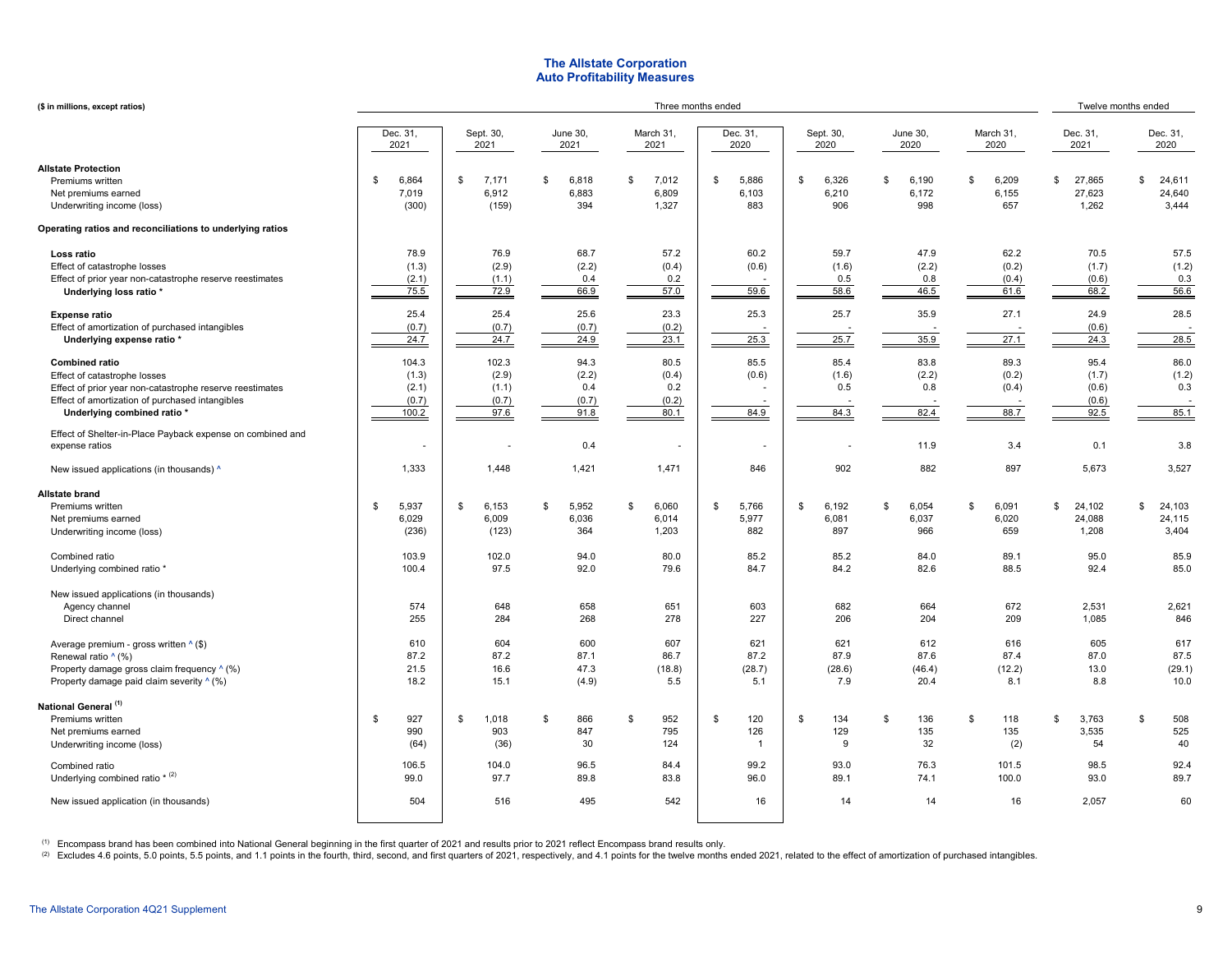## **The Allstate Corporation Homeowners Profitability Measures**

| (\$ in millions, except ratios)                                                                                                                                                                     |                                     |                                           |                                                | Twelve months ended                      |                                          |                                       |                                        |                                     |                                          |                                     |
|-----------------------------------------------------------------------------------------------------------------------------------------------------------------------------------------------------|-------------------------------------|-------------------------------------------|------------------------------------------------|------------------------------------------|------------------------------------------|---------------------------------------|----------------------------------------|-------------------------------------|------------------------------------------|-------------------------------------|
|                                                                                                                                                                                                     | Dec. 31,<br>2021                    | Sept. 30,<br>2021                         | June 30,<br>2021                               | March 31,<br>2021                        | Dec. 31,<br>2020                         | Sept. 30,<br>2020                     | <b>June 30,</b><br>2020                | March 31,<br>2020                   | Dec. 31,<br>2021                         | Dec. 31,<br>2020                    |
| <b>Allstate Protection</b><br>Premiums written<br>Net premiums earned<br>Underwriting income (loss)                                                                                                 | 2,680<br>\$<br>2,602<br>335         | 3,004<br>\$<br>2,522<br>(277)             | 2,722<br>\$<br>2,411<br>(7)                    | 2,083<br>\$<br>2,392<br>268              | \$<br>2,045<br>2,090<br>449              | 2,339<br>\$<br>2,073<br>(67)          | 2,284<br>\$<br>2,054<br>(139)          | \$<br>1,732<br>2,037<br>581         | 10,489<br>\$<br>9,927<br>319             | 8,400<br>\$<br>8,254<br>824         |
| Operating ratios and reconciliations to underlying ratios                                                                                                                                           |                                     |                                           |                                                |                                          |                                          |                                       |                                        |                                     |                                          |                                     |
| Loss ratio<br>Effect of catastrophe losses<br>Effect of prior year non-catastrophe reserve reestimates<br>Underlying loss ratio *                                                                   | 61.7<br>(16.6)<br>45.1              | 85.9<br>(38.0)<br>(0.6)<br>47.3           | 76.3<br>(30.3)<br>0.3<br>46.3                  | 64.9<br>(20.7)<br>(0.2)<br>44.0          | 55.1<br>(16.8)<br>(0.1)<br>38.2          | 80.4<br>(39.1)<br>0.7<br>42.0         | 84.8<br>(46.4)<br>0.2<br>38.6          | 48.9<br>(9.0)<br>(0.1)<br>39.8      | 72.2<br>(26.3)<br>(0.2)<br>45.7          | 67.3<br>(27.9)<br>0.2<br>39.6       |
| <b>Expense ratio</b><br>Effect of amortization of purchased intangibles<br>Underlying expense ratio *                                                                                               | 25.4<br>(0.9)<br>24.5               | 25.1<br>(0.8)<br>24.3                     | 24.0<br>(0.8)<br>23.2                          | 23.9<br>(0.2)<br>23.7                    | 23.4<br>(0.1)<br>23.3                    | 22.8<br>22.8                          | 22.0<br>22.0                           | 22.6<br>22.6                        | 24.6<br>(0.7)<br>23.9                    | 22.7<br>22.7                        |
| <b>Combined ratio</b><br>Effect of catastrophe losses<br>Effect of prior year non-catastrophe reserve reestimates<br>Effect of amortization of purchased intangibles<br>Underlying combined ratio * | 87.1<br>(16.6)<br>(0.9)<br>69.6     | 111.0<br>(38.0)<br>(0.6)<br>(0.8)<br>71.6 | 100.3<br>(30.3)<br>0.3<br>(0.8)<br>69.5        | 88.8<br>(20.7)<br>(0.2)<br>(0.2)<br>67.7 | 78.5<br>(16.8)<br>(0.1)<br>(0.1)<br>61.5 | 103.2<br>(39.1)<br>0.7<br>64.8        | 106.8<br>(46.4)<br>0.2<br>60.6         | 71.5<br>(9.0)<br>(0.1)<br>62.4      | 96.8<br>(26.3)<br>(0.2)<br>(0.7)<br>69.6 | 90.0<br>(27.9)<br>0.2<br>62.3       |
| New issued applications (in thousands)                                                                                                                                                              | 250                                 | 287                                       | 285                                            | 242                                      | 227                                      | 256                                   | 238                                    | 212                                 | 1,064                                    | 933                                 |
| <b>Allstate brand</b><br>Premiums written<br>Net premiums earned<br>Underwriting income (loss)<br>Combined ratio                                                                                    | \$<br>2,225<br>2,152<br>350<br>83.7 | \$<br>2,452<br>2,080<br>(208)<br>110.0    | \$<br>2,313<br>2,032<br>$\overline{7}$<br>99.7 | \$<br>1,727<br>2,008<br>262<br>87.0      | \$<br>1,955<br>1,993<br>442<br>77.8      | \$<br>2,234<br>1,974<br>(93)<br>104.7 | 2,178<br>\$<br>1,955<br>(118)<br>106.0 | \$<br>1,645<br>1,936<br>567<br>70.7 | \$<br>8,717<br>8,272<br>411<br>95.0      | \$<br>8,012<br>7,858<br>798<br>89.8 |
| Underlying combined ratio *                                                                                                                                                                         | 65.8                                | 67.5                                      | 66.6                                           | 63.3                                     | 60.8                                     | 64.6                                  | 60.2                                   | 61.8                                | 65.8                                     | 61.8                                |
| New issued applications (in thousands)<br>Agency channel<br>Direct channel                                                                                                                          | 203<br>22                           | 236<br>23                                 | 236<br>22                                      | 204<br>16                                | 201<br>17                                | 231<br>16                             | 214<br>16                              | 191<br>13                           | 879<br>83                                | 837<br>62                           |
| Average premium - gross written (\$)<br>Renewal ratio (%)<br>Gross claim frequency (%)<br>Paid claim severity (%)                                                                                   | 1,489<br>87.0<br>1.4<br>15.0        | 1,443<br>87.1<br>3.4<br>15.0              | 1,404<br>87.3<br>10.4<br>8.3                   | 1,360<br>87.0<br>19.3<br>1.4             | 1,342<br>87.4<br>3.6<br>0.7              | 1,334<br>87.8<br>3.5<br>3.3           | 1,324<br>87.3<br>(8.6)<br>9.5          | 1,310<br>87.6<br>(13.2)<br>15.9     | 1,426<br>87.1<br>8.3<br>10.0             | 1,328<br>87.5<br>(4.0)<br>7.1       |
| National General <sup>(1)</sup><br>Premiums written<br>Net premiums earned<br>Underwriting income (loss)                                                                                            | \$<br>455<br>450<br>(15)            | \$<br>552<br>442<br>(69)                  | \$<br>409<br>379<br>(14)                       | \$<br>356<br>384<br>6                    | \$<br>90<br>97<br>$\overline{7}$         | \$<br>105<br>99<br>26                 | \$<br>106<br>99<br>(21)                | \$<br>87<br>101<br>14               | \$<br>1,772<br>1,655<br>(92)             | \$<br>388<br>396<br>26              |
| Combined ratio<br>Underlying combined ratio $*$ (2)                                                                                                                                                 | 103.3<br>88.0                       | 115.6<br>91.0                             | 103.7<br>84.7                                  | 98.4<br>90.6                             | 92.8<br>76.3                             | 73.7<br>68.7                          | 121.2<br>68.7                          | 86.1<br>75.2                        | 105.6<br>88.6                            | 93.4<br>72.2                        |
| New issued application (in thousands)                                                                                                                                                               | 25                                  | 28                                        | 27                                             | 22                                       | 9                                        | 9                                     | 8                                      | 8                                   | 102                                      | 34                                  |

 $^{\left(1\right)}$  Encompass brand has been combined into National General beginning in the first quarter of 2021 and results prior to 2021 reflect Encompass brand results only.

(2) Excludes 4.6 points, 4.1 points, 4.8 points, and 1.0 points in the fourth, third, second, and first quarters of 2021, respectively, and 3.7 points for the twelve months ended 2021, related to the effect of amortization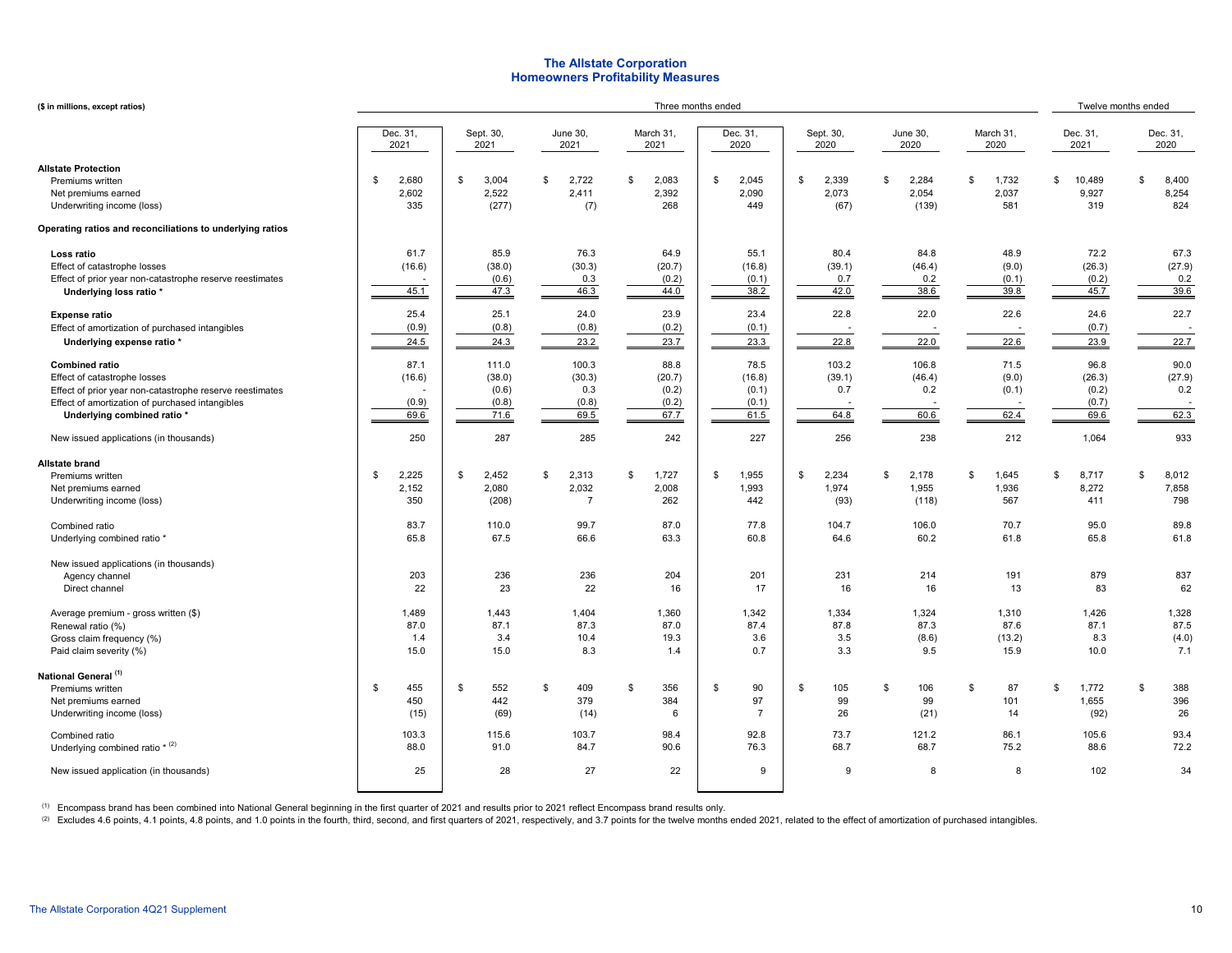#### **The Allstate Corporation Protection Services Segment Results**

|  | $(S \in \mathbb{R})$ |  |
|--|----------------------|--|

| (\$ in millions)                                         | Three months ended |                |                          |                          |                |                  |                    |                          |    |                          |                   |                |                  | Twelve months ended |                    |                |              |                  |                |                  |
|----------------------------------------------------------|--------------------|----------------|--------------------------|--------------------------|----------------|------------------|--------------------|--------------------------|----|--------------------------|-------------------|----------------|------------------|---------------------|--------------------|----------------|--------------|------------------|----------------|------------------|
|                                                          | Dec. 31,<br>2021   |                | Sept. 30,<br>2021        |                          |                | June 30,<br>2021 |                    | March 31,<br>2021        |    | Dec. 31,<br>2020         | Sept. 30,<br>2020 |                | June 30,<br>2020 |                     | March 31,<br>2020  |                |              | Dec. 31,<br>2021 |                | Dec. 31,<br>2020 |
| <b>Protection Services</b>                               |                    |                |                          |                          |                |                  |                    |                          |    |                          |                   |                |                  |                     |                    |                |              |                  |                |                  |
| Net premiums written                                     | \$                 | 716            | \$                       | 651                      | - \$           | 692              | -S                 | 583                      | \$ | 559                      | -\$               | 485            | \$               | 467                 | - \$               | 379            | \$           | 2,642            | -S             | 1,890            |
| Net premiums earned                                      | $\mathbb{S}$       | 462            | \$                       | 456                      | <b>S</b>       | 435              | $\mathbf{\hat{z}}$ | 411                      | \$ | 395                      | $\mathbf{s}$      | 384            | \$               | 360                 | $\mathbf{s}$       | 354            | \$           | 1,764            | \$             | 1,493            |
| Other revenue                                            |                    | 91             |                          | 85                       |                | 88               |                    | 90                       |    | 53                       |                   | 52             |                  | 51                  |                    | 52             |              | 354              |                | 208              |
| Intersegment insurance premiums and service fees         |                    | 42             |                          | 46                       |                | 46               |                    | 41                       |    | 38                       |                   | 36             |                  | 35                  |                    | 38             |              | 175              |                | 147              |
| Net investment income                                    |                    | 11             |                          | 10                       |                | 12               |                    | 10                       |    | 11                       |                   | 12             |                  | 11                  |                    | 10             |              | 43               |                | 44               |
| Claims and claims expense                                |                    | (124)          |                          | (122)                    |                | (109)            |                    | (103)                    |    | (102)                    |                   | (107)          |                  | (85)                |                    | (92)           |              | (458)            |                | (386)            |
| Amortization of deferred policy acquisition costs        |                    | (214)          |                          | (206)                    |                | (194)            |                    | (181)                    |    | (176)                    |                   | (169)          |                  | (160)               |                    | (153)          |              | (795)            |                | (658)            |
| Operating costs and expenses                             |                    | (227)          |                          | (209)                    |                | (203)            |                    | (198)                    |    | (167)                    |                   | (160)          |                  | (163)               |                    | (161)          |              | (837)            |                | (651)            |
| Restructuring and related charges                        |                    | (2)            |                          | $\overline{1}$           |                | (4)              |                    | (9)                      |    | (2)                      |                   | $\overline{2}$ |                  | (3)                 |                    |                |              | (14)             |                | (3)              |
| Income tax expense on operations                         |                    | (9)            |                          | (16)                     |                | (15)             |                    | (12)                     |    | (12)                     |                   | (10)           |                  | (8)                 |                    | (11)           |              | (52)             |                | (41)             |
| Less: net income attributable to noncontrolling interest |                    | -1             |                          | $\overline{\phantom{a}}$ |                |                  |                    | $\overline{\phantom{a}}$ |    | $\blacksquare$           |                   | ۰.             |                  | ٠.                  |                    |                |              | $\overline{1}$   |                |                  |
| Adjusted net income <sup>(1)</sup>                       |                    | 29             |                          | 45                       |                | 56               |                    | 49                       |    | 38                       |                   | 40             |                  | 38                  |                    | 37             |              | 179              |                | 153              |
| Depreciation                                             |                    | 6              |                          | $\overline{7}$           |                | $\overline{7}$   |                    | 8                        |    | 8                        |                   | $\overline{7}$ |                  | 6                   |                    | $\overline{7}$ |              | 28               |                | 28               |
| Restructuring and related charges                        |                    | $\overline{2}$ |                          | (1)                      |                | $\overline{4}$   |                    | 9                        |    | $\overline{2}$           |                   | (2)            |                  | 3                   |                    |                |              | 14               |                | 3                |
| Income tax expense on operations                         |                    | 9              |                          | 16                       |                | 15               |                    | 12                       |    | 12                       |                   | 10             |                  | 8                   |                    | 11             |              | 52               |                | 41               |
| Adjusted earnings before taxes, depreciation and         |                    |                |                          |                          |                |                  |                    |                          |    |                          |                   |                |                  |                     |                    |                |              |                  |                |                  |
| restructuring *                                          | - \$               | 46             | \$                       | 67                       | $\mathfrak{s}$ | 82               | \$                 | 78                       | \$ | 60                       | \$                | 55             | \$               | 55                  | $\mathbf{\hat{z}}$ | 55             | \$           | 273              | -S             | 225              |
| <b>Allstate Protection Plans</b>                         |                    |                |                          |                          |                |                  |                    |                          |    |                          |                   |                |                  |                     |                    |                |              |                  |                |                  |
| Net premiums written                                     | \$                 | 519            | \$                       | 439                      | \$             | 467              | \$                 | 388                      | \$ | 385                      | -\$               | 300            | \$               | 310                 | <b>S</b>           | 221            | \$           | 1,813            | \$             | 1,216            |
| Net premiums earned                                      | $\mathbb{S}$       | 298            | \$                       | 295                      | $\mathbb{S}$   | 279              | \$                 | 260                      | \$ | 248                      | $\mathbf{s}$      | 236            | \$               | 219                 | \$                 | 206            | \$           | 1,132            | \$             | 909              |
| Revenue <sup>^</sup>                                     |                    | 314            |                          | 311                      |                | 295              |                    | 275                      |    | 263                      |                   | 251            |                  | 232                 |                    | 219            |              | 1,195            |                | 965              |
| Claims and claims expense                                |                    | (80)           |                          | (77)                     |                | (70)             |                    | (66)                     |    | (69)                     |                   | (70)           |                  | (56)                |                    | (55)           |              | (293)            |                | (250)            |
| Amortization of deferred policy acquisition costs        |                    | (113)          |                          | (109)                    |                | (100)            |                    | (91)                     |    | (87)                     |                   | (83)           |                  | (75)                |                    | (70)           |              | (413)            |                | (315)            |
| Other costs and expenses ^                               |                    | (88)           |                          | (80)                     |                | (70)             |                    | (61)                     |    | (61)                     |                   | (56)           |                  | (57)                |                    | (50)           |              | (299)            |                | (224)            |
| Restructuring and related charges                        |                    | (1)            |                          | (2)                      |                | (2)              |                    |                          |    |                          |                   | 3              |                  |                     |                    |                |              | (5)              |                | 3                |
| Income tax expense on operations                         |                    | (8)            |                          | (11)                     |                | (11)             |                    | (12)                     |    | (14)                     |                   | (9)            |                  | (9)                 |                    | (10)           |              | (42)             |                | (42)             |
| Less: net income attributable to noncontrolling interest |                    | -1             |                          |                          |                |                  |                    |                          |    | $\overline{\phantom{a}}$ |                   |                |                  |                     |                    |                |              | $\mathbf{1}$     |                | $\sim$           |
| Adjusted net income                                      | \$                 | 23             | $\overline{\mathcal{S}}$ | 32                       | $\mathbf{s}$   | 42               | \$                 | 45                       | \$ | 32                       | \$                | 36             | \$               | 35                  | $\mathbf{\hat{z}}$ | 34             | $\mathbf{s}$ | 142              | \$             | 137              |
| <b>Allstate Dealer Services</b>                          |                    |                |                          |                          |                |                  |                    |                          |    |                          |                   |                |                  |                     |                    |                |              |                  |                |                  |
| Revenue                                                  | <b>S</b>           | 135            | \$                       | 129                      | - \$           | 130              | \$                 | 123                      | \$ | 121                      | \$                | 121            | \$               | 118                 | Ŝ.                 | 117            | $\mathbf{s}$ | 517              | $\mathfrak{s}$ | 477              |
| Adjusted net income                                      |                    | 9              |                          | $\overline{7}$           |                | 10               |                    | 8                        |    | $\overline{7}$           |                   | $\overline{7}$ |                  | 8                   |                    | $\overline{7}$ |              | 34               |                | 29               |
| <b>Allstate Roadside</b>                                 |                    |                |                          |                          |                |                  |                    |                          |    |                          |                   |                |                  |                     |                    |                |              |                  |                |                  |
| Revenue                                                  | \$                 | 61             | \$                       | 64                       | - \$           | 60               | S                  | 59                       | \$ | 58                       | -\$               | 59             | \$               | 53                  | -S                 | 60             | \$           | 244              | \$             | 230              |
| Adjusted net income                                      |                    |                |                          | $\overline{1}$           |                | $\overline{2}$   |                    | $\overline{4}$           |    | $\overline{\mathbf{A}}$  |                   | $\overline{4}$ |                  | $\overline{2}$      |                    | $\overline{2}$ |              | $\overline{7}$   |                | 12               |
| Arity                                                    |                    |                |                          |                          |                |                  |                    |                          |    |                          |                   |                |                  |                     |                    |                |              |                  |                |                  |
| Revenue                                                  | - \$               | 62             | S.                       | 62                       | $\mathfrak{s}$ | 64               | \$                 | 64                       | \$ | 26                       | \$                | 25             | \$               | 26                  | - \$               | 30             | \$           | 252              | -S             | 107              |
| Adjusted net income (loss)                               |                    | (1)            |                          |                          |                | ×                |                    | $\overline{2}$           |    | (2)                      |                   | (3)            |                  | (3)                 |                    | (3)            |              | 3                |                | (11)             |
| <b>Allstate Identity Protection</b>                      |                    |                |                          |                          |                |                  |                    |                          |    |                          |                   |                |                  |                     |                    |                |              |                  |                |                  |
| Revenue                                                  | - \$               | 34             | S.                       | 31                       | $\mathfrak{s}$ | 32               | \$                 | 31                       | \$ | 29                       | <sup>\$</sup>     | 28             | \$               | 28                  | - \$               | 28             | $\mathbf{s}$ | 128              | -S             | 113              |
| Adjusted net income (loss)                               |                    | (2)            |                          | $\lambda$                |                | $\overline{1}$   |                    | (10)                     |    | (3)                      |                   | (4)            |                  | (4)                 |                    | (3)            |              | (7)              |                | (14)             |
|                                                          |                    |                |                          |                          |                |                  |                    |                          |    |                          |                   |                |                  |                     |                    |                |              |                  |                |                  |

(1) Adjusted net income is the GAAP segment measure.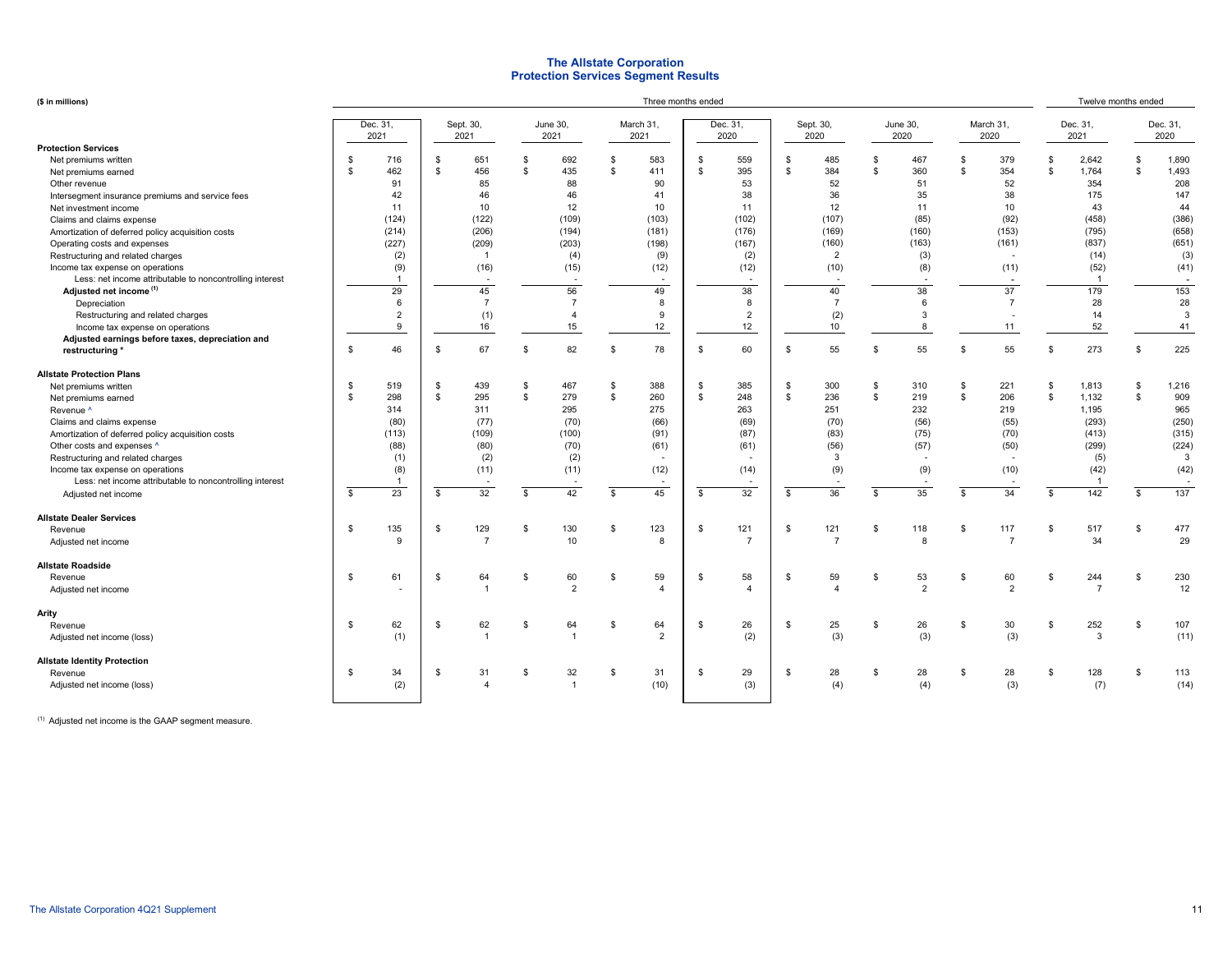## **The Allstate Corporation Allstate Health and Benefits Segment Results and Other Statistics**

| (\$ in millions)                                                                                                                                                                                                                                                                                                                                                              | Three months ended |                                                                      |     |                                                                      |    |                                                                       |  |                                                                |    |                                                         |                |                                                                             |  | Twelve months ended                                           |                                                        |    |                                                                               |     |                                                                    |
|-------------------------------------------------------------------------------------------------------------------------------------------------------------------------------------------------------------------------------------------------------------------------------------------------------------------------------------------------------------------------------|--------------------|----------------------------------------------------------------------|-----|----------------------------------------------------------------------|----|-----------------------------------------------------------------------|--|----------------------------------------------------------------|----|---------------------------------------------------------|----------------|-----------------------------------------------------------------------------|--|---------------------------------------------------------------|--------------------------------------------------------|----|-------------------------------------------------------------------------------|-----|--------------------------------------------------------------------|
|                                                                                                                                                                                                                                                                                                                                                                               |                    | Dec. 31,<br>2021                                                     |     | Sept. 30,<br>2021                                                    |    | June 30,<br>2021                                                      |  | March 31,<br>2021                                              |    | Dec. 31,<br>2020                                        |                | Sept. 30,<br>2020                                                           |  | June 30,<br>2020                                              | March 31,<br>2020                                      |    | Dec. 31,<br>2021                                                              |     | Dec. 31,<br>2020                                                   |
| <b>Allstate Health and Benefits</b><br>Premiums<br>Contract charges<br>Other revenue (1)<br>Net investment income<br>Accident and health insurance policy benefits<br>Interest credited to contractholder funds<br>Amortization of deferred policy acquisition costs<br>Operating costs and expenses<br>Restructuring and related charges<br>Income tax expense on operations |                    | 429<br>30<br>111<br>18<br>(269)<br>(9)<br>(43)<br>(205)<br>-<br>(14) | \$  | 436<br>24<br>85<br>18<br>(269)<br>(8)<br>(30)<br>(206)<br>(8)<br>(9) |    | 421<br>26<br>83<br>19<br>(244)<br>(8)<br>(32)<br>(186)<br>(1)<br>(16) |  | 428<br>27<br>80<br>19<br>(233)<br>(9)<br>(39)<br>(190)<br>(18) | \$ | 235<br>27<br>20<br>(124)<br>(7)<br>(38)<br>(69)<br>(10) | $\mathfrak{s}$ | 247<br>40<br>18<br>(128)<br>(8)<br>(59)<br>(68)<br>$\overline{\phantom{a}}$ |  | 237<br>26<br>20<br>(123)<br>(9)<br>(35)<br>$(110)$ (2)<br>(1) | 253<br>29<br>20<br>(141)<br>(9)<br>(45)<br>(75)<br>(8) | \$ | 1,714<br>107<br>359<br>74<br>(1,015)<br>(34)<br>(144)<br>(787)<br>(9)<br>(57) | -8  | 972<br>122<br>78<br>(516)<br>(33)<br>(177)<br>(322)<br>(1)<br>(27) |
| Adjusted net income ^<br>Benefit ratio ^                                                                                                                                                                                                                                                                                                                                      |                    | 48<br>58.6%                                                          |     | 33<br>58.5 %                                                         |    | 62<br>54.6%                                                           |  | 65<br>51.2%                                                    |    | 34<br>47.3%                                             |                | 33<br>44.6%                                                                 |  | 46.8%                                                         | 24<br>50.0%                                            |    | 208<br>55.7%                                                                  |     | 96<br>47.2%                                                        |
| Premiums and contract charges<br>Employer voluntary benefits ^<br>Group health ^<br>Individual health ^<br>Total                                                                                                                                                                                                                                                              | \$                 | 262<br>90<br>107<br>459                                              | \$. | 251<br>90<br>119<br>460                                              | £. | 255<br>87<br>105<br>447                                               |  | 263<br>83<br>109<br>455                                        | \$ | 262<br>$\overline{a}$<br>262                            | $\mathfrak{L}$ | 287<br>$\sim$<br>287                                                        |  | 263<br>$\overline{a}$<br>263                                  | 282<br>282                                             | £. | 1,031<br>350<br>440<br>1,821                                                  | . ድ | 1,094<br>1,094                                                     |

(1) Reflects commission revenue, administrative fees, agency fees and technology fees from the group health and individual health business.

 $^{(2)}$  Includes \$41 million write-off of capitalized software costs associated with a billing system.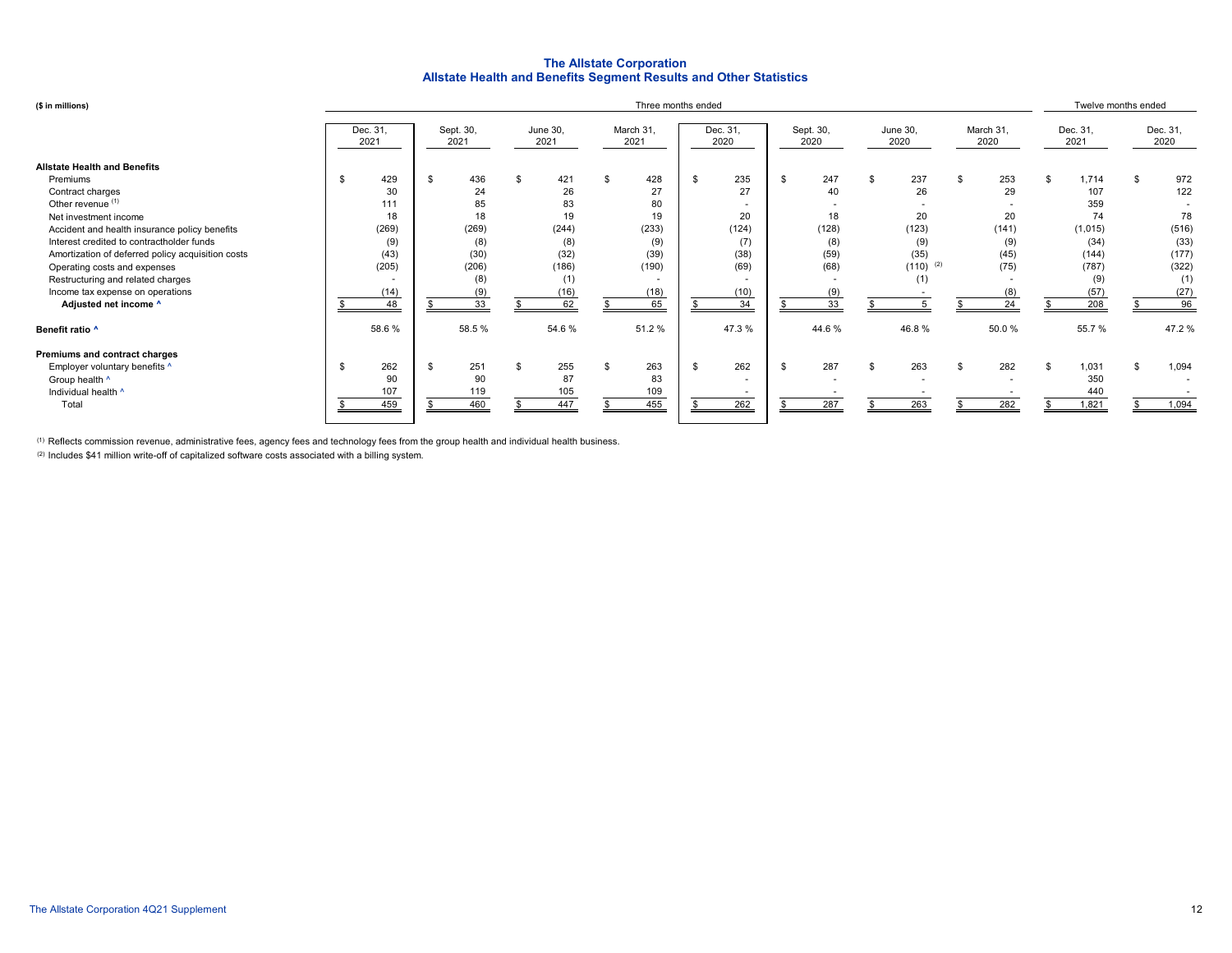#### **The Allstate Corporation Corporate and Other Segment Results**

| (\$ in millions)                  |                  |                   |                  | Three months ended |                  |                   |                  |                   | Twelve months ended |                  |  |                  |
|-----------------------------------|------------------|-------------------|------------------|--------------------|------------------|-------------------|------------------|-------------------|---------------------|------------------|--|------------------|
|                                   | Dec. 31,<br>2021 | Sept. 30,<br>2021 | June 30,<br>2021 | March 31,<br>2021  | Dec. 31,<br>2020 | Sept. 30,<br>2020 | June 30,<br>2020 | March 31,<br>2020 |                     | Dec. 31,<br>2021 |  | Dec. 31,<br>2020 |
| Other revenue                     | 19               |                   |                  |                    |                  |                   |                  |                   |                     | 22               |  |                  |
| Net investment income             | 14               | 26                | 12 <sup>°</sup>  |                    | 10               | 12                | 11               | 14                |                     | 58               |  | 47               |
| Operating costs and expenses      | (57)             | (41)              | (28)             | (32)               | (37)             | (23)              | (25)             | (25)              |                     | (158)            |  | (110)            |
| Restructuring and related charges |                  | (1)               |                  | (10)               | (1)              | (11)              |                  |                   |                     | (2)              |  | (12)             |
| Interest expense                  | (83)             | (69)              | (91)             | (86)               | (80)             | (78)              | (79)             | (81)              |                     | (329)            |  | (318)            |
| Income tax benefit on operations  | 22               | 19                | 23               | 26                 | 23               | 16                | 20               | 21                |                     |                  |  | 80               |
| Preferred stock dividends         | (27)             | (30)              | (30)             | (27)               | (26)             | (27)              | (26)             | (36)              |                     | (114)            |  | (115)            |
| Adjusted net loss ^               | (103)            | (95)              | (112)            | (123)              | (111)            | (111)             | (99)             | (107)             |                     | (433)            |  | (428)            |
|                                   |                  |                   |                  |                    |                  |                   |                  |                   |                     |                  |  |                  |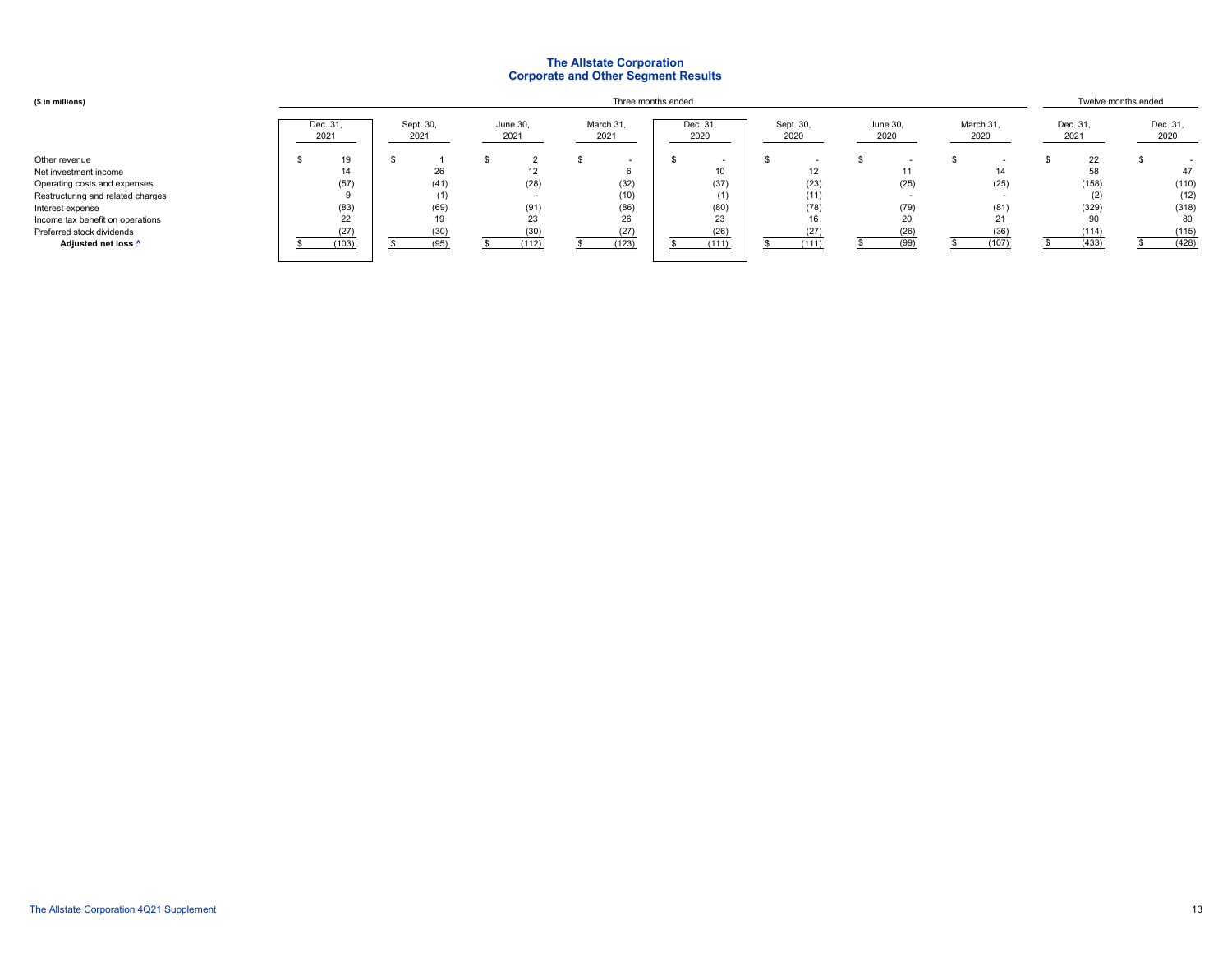#### **Investment Position and Results The Allstate Corporation**

| (\$ in millions)                                                                   |                  | As of or for the<br>twelve months ended |                  |                   |                     |                   |                      |                   |                  |                     |
|------------------------------------------------------------------------------------|------------------|-----------------------------------------|------------------|-------------------|---------------------|-------------------|----------------------|-------------------|------------------|---------------------|
|                                                                                    | Dec. 31,<br>2021 | Sept. 30,<br>2021                       | June 30,<br>2021 | March 31,<br>2021 | Dec. 31,<br>2020    | Sept. 30,<br>2020 | June 30,<br>2020     | March 31.<br>2020 | Dec. 31,<br>2021 | Dec. 31,<br>2020    |
| <b>Investment position</b>                                                         |                  |                                         |                  |                   |                     |                   |                      |                   |                  |                     |
| Fixed income securities, at fair value                                             | 42,136           | S.<br>39,989                            | 42,825<br>\$.    | \$<br>40,594      | 42,565<br>\$.       | 43,683<br>S.      | 42,034<br>s.         | 38,447<br>\$      | 42,136<br>£.     | 42,565<br>\$.       |
| Equity securities ^                                                                | 7,061            | 3,807                                   | 3,059            | 3,154             | 3,168               | 2,977             | 2,638                | 2,331             | 7,061            | 3,168               |
| Mortgage loans, net                                                                | 821              | 752                                     | 786              | 902               | 746                 | 788               | 805                  | 766               | 821              | 746                 |
| Limited partnership interests ^                                                    | 8,018            | 7,578                                   | 7,073            | 6,367             | 4,563               | 4,284             | 4,093                | 4,154             | 8,018            | 4,563               |
| Short-term, at fair value                                                          | 4.009            | 6.428                                   | 5.516            | 6,017             | 6.807               | 3.145             | 4,140                | 4.580             | 4.009            | 6.807               |
| Other investments, net                                                             | 2,656            | 3,286                                   | 3,311            | 3,042             | 1,691               | 1,860             | 1,949                | 1,841             | 2,656            | 1,691               |
| <b>Total</b>                                                                       | 64,701           | 61,840<br>-S                            | 62,570           | 60,076<br>\$      | 59,540<br>\$        | 56,737<br>\$      | 55,659<br>s.         | 52,119            | 64,701<br>-S     | 59,540<br>£.        |
| Net investment income                                                              |                  |                                         |                  |                   |                     |                   |                      |                   |                  |                     |
| Fixed income securities                                                            | 278<br>-S        | 279<br>$\mathbb{S}$                     | 290<br>\$        | \$<br>301         | $\mathbf{s}$<br>314 | S.<br>314         | 306<br>\$            | 298<br>\$         | \$<br>1,148      | \$<br>1,232         |
| Equity securities                                                                  | 49               | 24                                      | 13               | 14                | 29                  | 18                | 21                   | 10                | 100              | 78                  |
| Mortgage loans                                                                     | 12               | 9                                       | 12               | 10                | 9                   | 8                 | 8                    | 9                 | 43               | 34                  |
| Limited partnership interests                                                      | 506              | 438                                     | 651              | 378               | 309                 | 123               | (117)                | (77)              | 1,973            | 238                 |
| Short-term                                                                         | $\overline{2}$   |                                         |                  | $\overline{1}$    | $\overline{2}$      | $\overline{2}$    | $\overline{2}$       | 11                | 5                | 17                  |
| Other                                                                              | 56               | 50                                      | 48               | 41                | 33                  | 29                | 31                   | 31                | 195              | 124                 |
| Investment income, before expense                                                  | 903              | 801                                     | 1,015            | 745               | 696                 | 494               | 251                  | 282               | 3,464            | 1,723               |
| Less: Investment expense                                                           | (56)             | (37)                                    | (41)             | (37)              | (36)                | (30)              | (31)                 | (36)              | (171)            | (133)               |
| Net investment income                                                              | 847              | 764                                     | 974              | 708               | 660                 | 464               | 220                  | 246               | 3,293            | 1,590               |
| Pre-tax yields on fixed income securities ^                                        | 2.8 %            | 2.8 %                                   | 2.9 %            | 3.1%              | 3.1%                | 3.1 %             | 3.1%                 | 3.2%              | 2.9 %            | 3.1%                |
| Net gains (losses) on investments and derivatives, pre-<br>tax by transaction type |                  |                                         |                  |                   |                     |                   |                      |                   |                  |                     |
| Sales                                                                              | \$<br>137        | \$<br>80                                | 115<br>\$        | \$<br>246         | \$<br>212           | \$<br>214         | \$.<br>160           | 388<br>\$         | 578<br>\$        | $\mathbb{S}$<br>974 |
| Credit losses                                                                      | (44)             | (12)                                    | 12               | $\overline{2}$    | (3)                 |                   | $\overline{1}$       | (37)              | (42)             | (32)                |
| Valuation change of equity investments                                             | 178              | (9)                                     | 163              | 167               | 294                 | 128               | 265                  | (591)             | 499              | 96                  |
| Valuation change and settlements of derivatives                                    | (5)              | 46                                      | (3)              | 11                | (13)                | (30)              | 14                   | 78                | 49               | 49                  |
| Total                                                                              | 266              | 105                                     | 287              | 426               | 490                 | 319<br>\$         | 440<br>£.            | (162)             | 1.084<br>\$.     | 1,087<br>\$.        |
| Total return on investment portfolio ^                                             |                  |                                         |                  |                   |                     |                   |                      |                   |                  |                     |
| Net investment income                                                              | 1.3%             | 1.2%                                    | 1.6 %            | 1.2 %             | 1.1 %               | 0.8%              | 0.4 %                | $0.5\%$           | 5.3 %            | 2.9%                |
| Valuation-interest bearing                                                         | (0.5)            | (0.2)                                   | 0.7              | (1.8)             | 1.0                 | 0.8               | 3.9                  | (1.5)             | (1.8)            | 4.1                 |
| Valuation-equity investments                                                       | 0.3              |                                         | 0.3              | 0.4               | 0.6                 | 0.2               | 0.5                  | (1.1)             | 0.9              | 0.2                 |
| Total                                                                              | 1.1              | 1.0<br>$\frac{0}{0}$                    | 2.6<br>%         | $(0.2)$ %         | 2.7%                | 1.8 %             | 4.8<br>$\frac{0}{0}$ | (2.1)             | 4.4              | 7.2%                |
| Fixed income securities portfolio duration ^ (in years)                            | 4.20             | 4.75                                    | 4.64             | 4.81              | 5.02                | 5.14              | 5.15                 | 5.10              | 4.20             | 5.02                |
|                                                                                    |                  |                                         |                  |                   |                     |                   |                      |                   |                  |                     |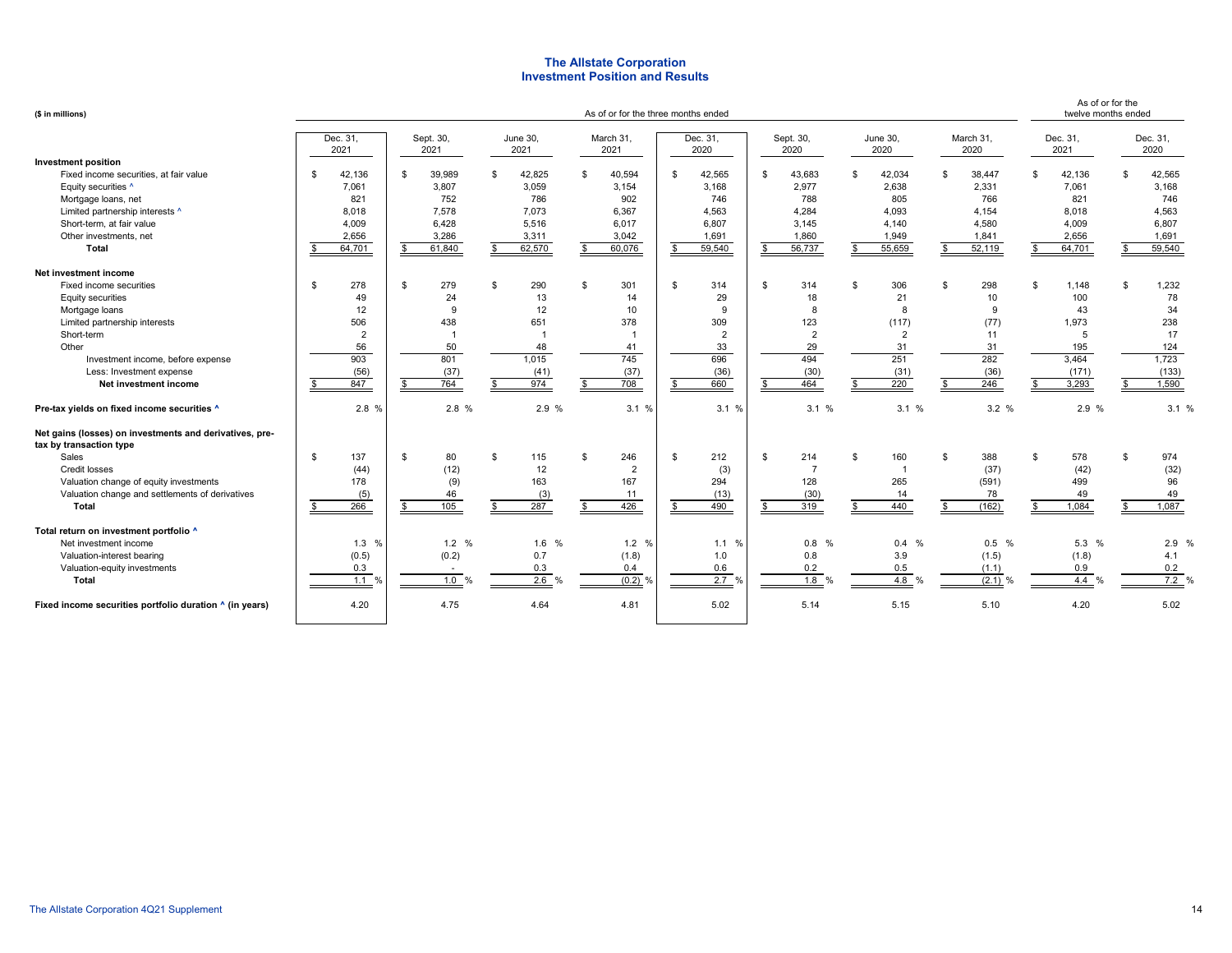#### **Investment Position and Results by Strategy The Allstate Corporation**

| (\$ in millions)                                                                                                                                                                                                                      |                                                          |                                                |                                              | As of or for the three months ended                    |                                                               |                                              |                                                              |                                              | As of or for the<br>twelve months ended          |                                                 |
|---------------------------------------------------------------------------------------------------------------------------------------------------------------------------------------------------------------------------------------|----------------------------------------------------------|------------------------------------------------|----------------------------------------------|--------------------------------------------------------|---------------------------------------------------------------|----------------------------------------------|--------------------------------------------------------------|----------------------------------------------|--------------------------------------------------|-------------------------------------------------|
|                                                                                                                                                                                                                                       | Dec. 31,<br>2021                                         | Sept. 30,<br>2021                              | June 30,<br>2021                             | March 31,<br>2021                                      | Dec. 31,<br>2020                                              | Sept. 30,<br>2020                            | June 30,<br>2020                                             | March 31,<br>2020                            | Dec. 31,<br>2021                                 | Dec. 31,<br>2020                                |
| <b>Investment Position</b><br>Market-based ^<br>Interest-bearing investments ^<br>Equity securities ^<br>LP and other alternative investments ^<br>Total                                                                              | 48,589<br>\$<br>6,689<br>805<br>56,083<br>\$             | 49,386<br>\$<br>3,455<br>486<br>53,327<br>\$   | 51,367<br>\$<br>2.676<br>317<br>54,360<br>\$ | 49,422<br>$\mathbf{s}$<br>2,787<br>298<br>52,507<br>\$ | 50,975<br>\$<br>2.884<br>257<br>54,116<br>\$                  | 48,581<br>\$<br>2,732<br>215<br>51,528<br>s. | 48,062<br>-\$<br>2,395<br>180<br>50,637<br>\$                | \$<br>44,762<br>2,095<br>162<br>47,019<br>\$ | 48,589<br>\$<br>6,689<br>805<br>56,083<br>\$     | 50,975<br>\$<br>2,884<br>257<br>54,116<br>s.    |
| Performance-based ^<br>Private equity<br>Real estate<br>Total                                                                                                                                                                         | \$<br>6,726<br>1,892<br>8,618<br>\$                      | \$<br>6,589<br>1,924<br>8,513<br>$\mathcal{F}$ | \$<br>6,327<br>1,883<br>8,210                | 5,702<br>\$<br>1,867<br>7,569                          | 3,965<br>\$<br>1,459<br>5,424<br>\$                           | 3,689<br>\$<br>1,520<br>5,209                | 3,491<br>\$<br>1,531<br>5,022<br>\$                          | \$<br>3,608<br>1,492<br>5,100<br>\$          | \$<br>6,726<br>1,892<br>8,618<br>\$              | \$<br>3,965<br>1,459<br>5,424                   |
| <b>Investment income</b><br>Market-based<br>Interest-bearing investments<br>Equity securities<br>LP and other alternative investments<br>Investment income, before expense<br>Investee level expenses<br>Income for yield calculation | s.<br>316<br>45<br>$\overline{A}$<br>365<br>(2)<br>363   | \$<br>319<br>17<br>17<br>353<br>(1)<br>352     | \$<br>330<br>17<br>9<br>356<br>(1)<br>355    | \$<br>331<br>15<br>9<br>355<br>(1)<br>354              | \$<br>339<br>28<br>$\overline{4}$<br>371<br>(1)<br>370<br>\$. | \$<br>339<br>19<br>359<br>(1)<br>358         | S.<br>331<br>20<br>$\overline{2}$<br>353<br>(1)<br>352       | \$<br>336<br>24<br>361<br>(1)<br>360         | \$<br>1,296<br>94<br>39<br>1,429<br>(5)<br>1,424 | \$<br>1,345<br>91<br>8<br>1,444<br>(4)<br>1,440 |
| Pre-tax yield                                                                                                                                                                                                                         | 2.7%                                                     | 2.7 %                                          | 2.7%                                         | 2.8 %                                                  | 2.9 %                                                         | 2.9 %                                        | 2.9 %                                                        | 3.1%                                         | 2.8 %                                            | 3.0 %                                           |
| Performance-based<br>Private equity<br>Real estate<br>Investment income, before expense<br>Investee level expenses<br>Income for yield calculation                                                                                    | \$<br>378<br>160<br>538<br>(22)<br>516<br>$\mathfrak{L}$ | 400<br>\$<br>48<br>448<br>(11)<br>437<br>-\$   | 552<br>\$<br>107<br>659<br>(10)<br>649       | \$<br>330<br>60<br>390<br>(12)<br>378                  | 277<br>\$<br>48<br>325<br>(11)<br>314<br>\$                   | 134<br>s.<br>135<br>(6)<br>129               | (110)<br>-\$<br>8<br>(102)<br>(8)<br>(110)<br>$\mathfrak{L}$ | \$<br>(95)<br>16<br>(79)<br>(7)<br>(86)      | \$<br>1,660<br>375<br>2.035<br>(55)<br>1,980     | \$<br>206<br>73<br>279<br>(32)<br>247           |
| Pre-tax yield                                                                                                                                                                                                                         | 24.2 %                                                   | 21.0 %                                         | 33.0 %                                       | 20.7 %                                                 | 23.7 %                                                        | 10.0 %                                       | $(8.7)$ %                                                    | $(6.7)$ %                                    | 24.8 %                                           | 4.8 %                                           |
| Total return on investments portfolio<br>Market-based<br>Performance-based                                                                                                                                                            | 0.4%<br>6.1                                              | 0.3%<br>5.7                                    | 1.7%<br>8.6                                  | $(1.1)$ %<br>6.3                                       | 2.3 %<br>6.8                                                  | 1.8 %<br>2.3                                 | 5.5 %<br>(2.3)                                               | $(2.2)$ %<br>(1.2)                           | 1.3%<br>26.8                                     | 7.5 %<br>5.9                                    |
| Internal rate of return (1) ^<br>Performance-based<br>10 year<br>5 year<br>3 year<br>1 year                                                                                                                                           | 12.9 %<br>13.9<br>14.0<br>32.6                           | 12.4 %<br>13.2<br>12.4<br>31.4                 | 12.1 %<br>12.1<br>10.7<br>27.3               | 11.7 %<br>10.8<br>8.5<br>11.1                          | 11.5 %<br>9.6<br>8.0<br>4.4                                   | 11.5 %<br>8.5<br>7.2<br>(1.1)                | 11.3 %<br>8.6<br>7.5<br>(2.2)                                | 12.1 %<br>10.2<br>10.4<br>6.5                |                                                  |                                                 |

 $(1)$  Calculations are based on consolidated results including held for sale investments.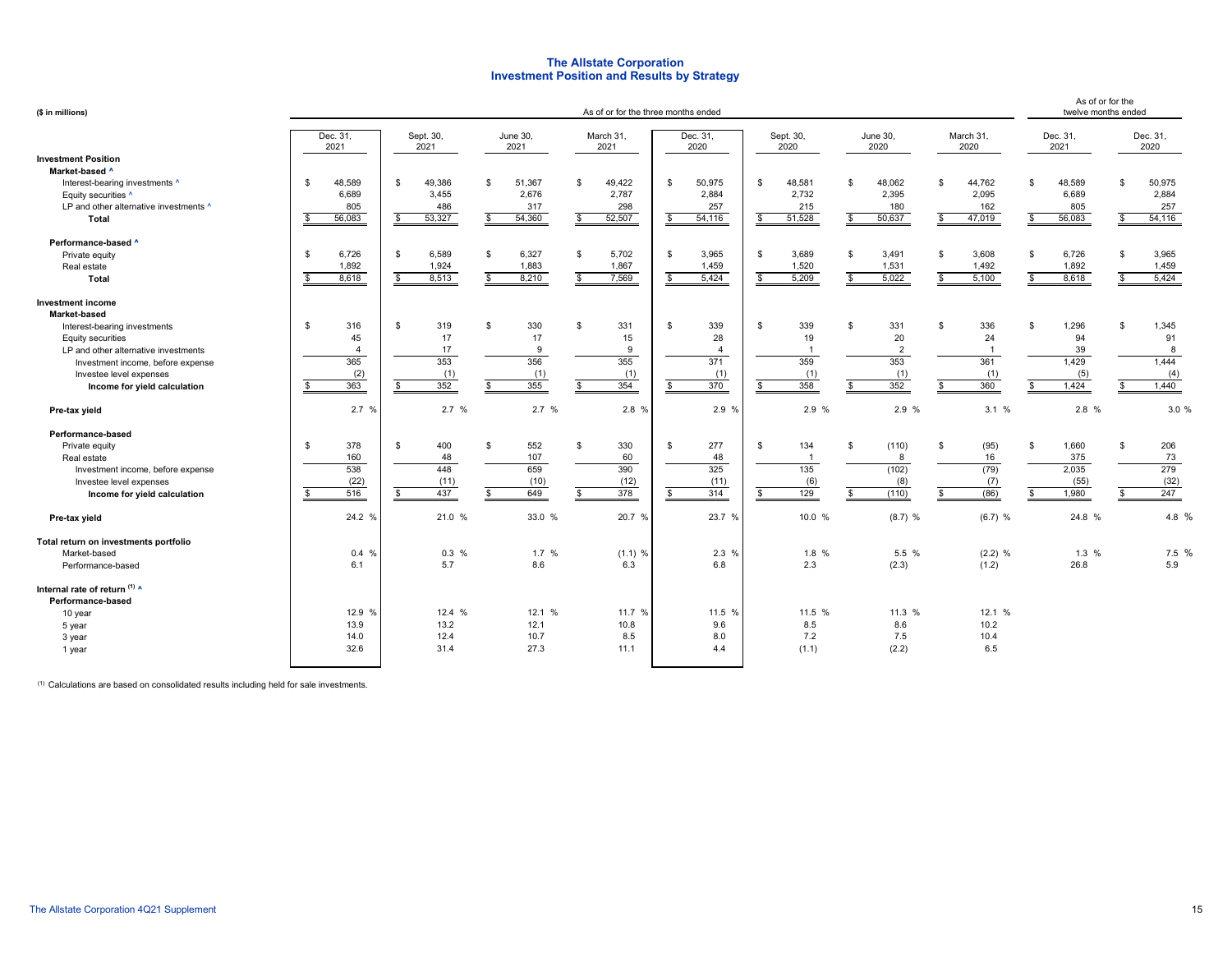#### **Definitions of Non-GAAP Measures**

We believe that investors' understanding of Allstate's performance is enhanced by our disclosure of the following non-GAAP measures. Our methods for calculating these measures may differ from those used by other companies therefore comparability may be limited.

#### **Adjusted net income is net income (loss) applicable to common shareholders, excluding:**

- . Net gains and losses on investments and derivatives except for periodic settlements and accruals on non-hedge derivative instruments, which are reported with net gains and losses on investments and derivatives but includ net income
- Pension and other postretirement remeasurement gains and losses
- Business combination expenses and the amortization or impairment of purchased intangibles
- Income or loss from discontinued operations
- . Adjustments for other significant non-recurring, infrequent or unusual items, when (a) the nature of the charge or gain is such that it is reasonably unlikely to recur within two years, or (b) there has been no similar c prior two years
- Related income tax expense or benefit of these items

Net income (loss) applicable to common shareholders is the GAAP measure that is most directly comparable to adjusted net income. We use adjusted net income as an important measure to evaluate our results of operations. We that the measure provides investors with a valuable measure of the Company's ongoing performance because it reveals trends in our insurance and financial services business that may be obscured by the net effect of net gain on investments and derivatives, pension and other postretirement remeasurement gains and losses, business combination expenses and the amortization or impairment of purchased intangibles, income or loss from discontinued o and adjustments for other significant non-recurring, infrequent or unusual items and the related tax expense or benefit of these items. Net gains and losses on investments and derivatives, and pension and other postretirem remeasurement gains and losses may vary significantly between periods and are generally driven by business decisions and external economic developments such as capital market conditions, the timing of which is unrelated to underwriting process. Business combination expenses and income or loss from discontinued operations are excluded because they are non-recurring in nature and the amortization or impairment of purchased intangibles is exclu it relates to the acquisition purchase price and is not indicative of our underlying business results or trends. Non-recurring items are excluded because, by their nature, they are not indicative of our business or economi adjusted net income excludes the effect of items that tend to be highly variable from period to period and highlights the results from ongoing operations and the underlying profitability of our business. A byproduct of exc determine adjusted net income is the transparency and understanding of their significance to net income variability and profitability while recognizing these or similar items may recur in subsequent periods. Adjusted net i management along with the other components of net income (loss) applicable to common shareholders to assess our performance. We use adjusted measures of adjusted net income in incentive compensation. Therefore, we believe useful for investors to evaluate net income (loss) applicable to common shareholders, adjusted net income and their components separately and in the aggregate when reviewing and evaluating our performance. We note that inv financial analysts, financial and business media organizations and rating agencies utilize adiusted net income results in their evaluation of our and our industry's financial performance and in their investment decisions, communications as it represents a reliable, representative and consistent measurement of the industry and the Company and management's performance. We note that the price to earnings multiple commonly used by insurance inv a forward-looking valuation technique uses adjusted net income as the denominator. Adjusted net income should not be considered a substitute for net income (loss) applicable to common shareholders and does not reflect the profitability of our business. A reconciliation of adjusted net income to net income (loss) applicable to common shareholders is provided in the schedule, "Contribution to Income".

Underlying loss ratio is a non-GAAP ratio, which is computed as the difference between three GAAP operating ratios: the loss ratio, the effect of catastrophes on the combined ratio, and the effect of prior year non-catastr reestimates on the combined ratio. We believe that this ratio is useful to investors and it is used by management to reveal the trends that may be obscured by catastrophe losses and prior year reserve reestimates. Catastro our loss trends to vary significantly between periods as a result of their incidence of occurrence and magnitude, and can have a significant impact on the combined ratio. Prior year reserve reestimates are caused by unexpe development on historical reserves. We believe it is useful for investors to evaluate these components separately and in the aggregate when reviewing our underwriting performance. The most directly comparable GAAP measure ratio. The underlying loss ratio should not be considered a substitute for the loss ratio and does not reflect the overall loss ratio of our business. A reconciliation of underlying loss ratio is provided in the schedules "Allstate Protection Profitability Measures", "Auto Profitability Measures" and "Homeowners Profitability Measures".

Underlying expense ratio is a non-GAAP ratio, which is computed as the difference between the expense ratio and the effect of amortization or impairment of purchased intangibles on the expense ratio. We believe that the me provides investors with a valuable measure of ongoing performance because it reveals trends that may be obscured by the amortization or impairment of purchased intangible assets. Amortization or Impairment of purchased int is excluded because it relates to the acquisition purchase price and is not indicative of our business results or trends. We believe it is useful for investors to evaluate these components separately and in the aggregate w underwriting performance. The most directly comparable GAAP measure is the expense ratio. The underlying expense ratio should not be considered a substitute for the expense ratio and does not reflect the overall expense ra business. A reconciliation of underlying expense ratio is provided in the schedules "Property-Liability Results". "Allstate Protection Profitability Measures". "Auto Profitability Measures" and "Homeowners Profitability Me

Adjusted underwriting expense ratio is a non-GAAP ratio, which is computed as the difference between the expense ratio and the effect of advertising expense, restructuring and related charges, amortization or impairment of intangibles and Coronavirus related expenses on the expense ratio. We believe that the measure provides investors with a valuable measure of ongoing performance because it reveals trends that may be obscured by the adverti expense, restructuring and related charges, amortization or impairment of purchased intangibles and Coronavirus related expenses. Advertising expense is excluded as it may vary significantly from period to period based on decisions and competitive position. Restructuring and related charges are excluded because these items are not indicative of our business results or trends. Coronavirus related expenses are excluded because these items are programs offered during the peak of the pandemic that are no longer available. Amortization or impairment of purchased intangible assets is excluded because it relates to the acquisition purchase price. These are not indic business results or trends. A reduction in expenses enables investment flexibility that can drive growth. We believe it is useful for investors to evaluate these components separately and in the aggregate when reviewing ou performance. The most directly comparable GAAP measure is the expense ratio. The adjusted underwriting expense ratio should not be considered a substitute for the expense ratio and does not reflect the overall expense rati business.

Adjusted expense ratio is a non-GAAP ratio, which is computed as the combination of adjusted underwriting expense ratio and claims expense ratio excluding catastrophe expense. We believe it is useful for investors to evalu which is linked to a long-term expense ratio improvement commitment through 2024. The most directly comparable GAAP measure is the expense ratio. The adjusted expense ratio should not be considered a substitute for the exp and does not reflect the overall expense ratio of our business.

Underlying combined ratio is a non-GAAP ratio, which is the sum of the underlying loss and underlying expense ratios. We believe that this ratio is useful to investors and it is used by management to reveal the trends in o business that may be obscured by catastrophe losses, prior year reserve reestimates and amortization or impairment of purchased intangibles. We believe it is useful for investors to evaluate these components separately and aggregate when reviewing our underwriting performance. The most directly comparable GAAP measure is the combined ratio. The underlying combined ratio should not be considered a substitute for the combined ratio and does no the overall underwriting profitability of our business. A reconciliation of the underlying combined ratio to combined ratio is provided in the schedule "Property-Liability Results", "Auto Profitability Measures" and "Homeo Measures".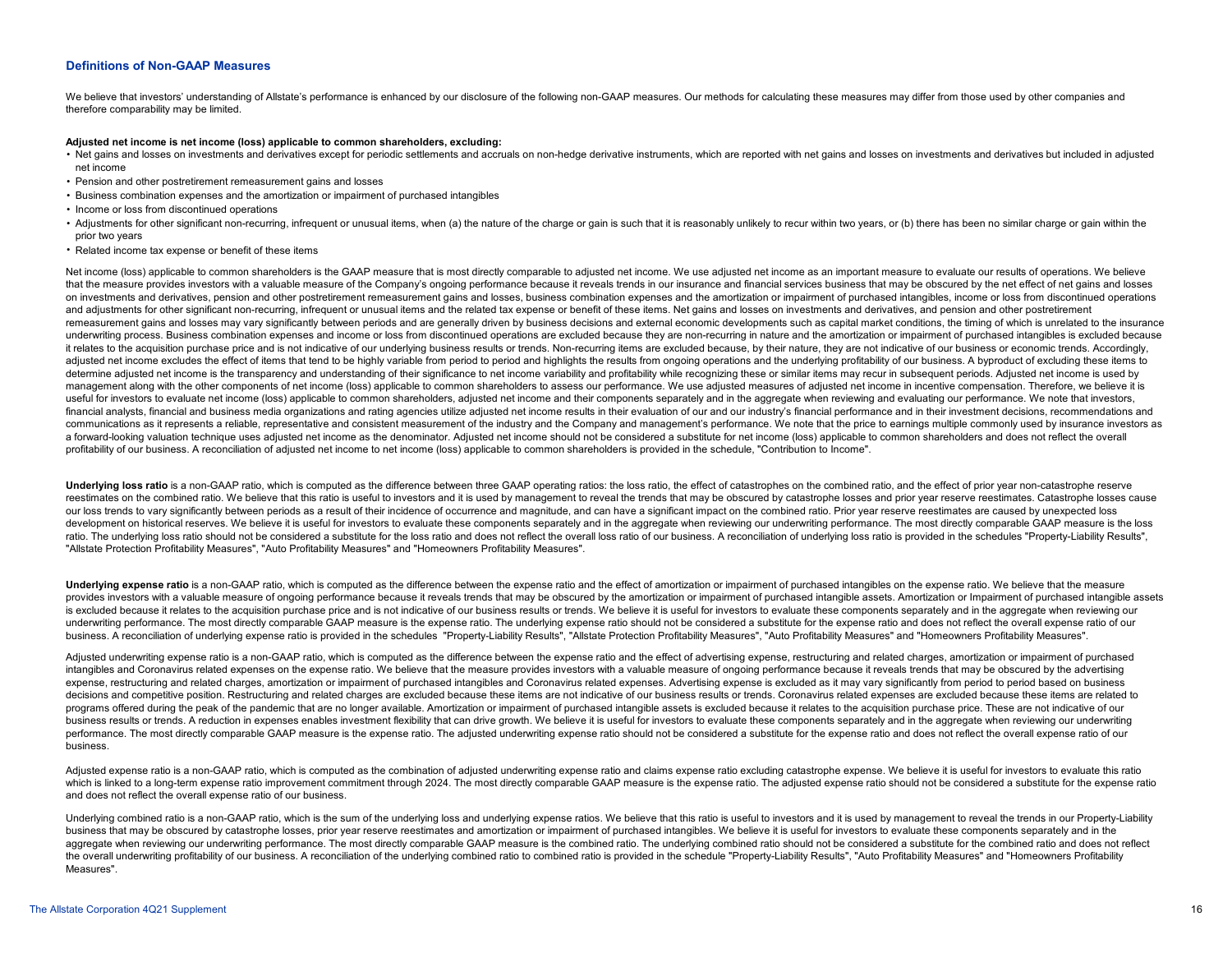#### **Definitions of Non-GAAP Measures (continued)**

Protection Services adjusted earnings before taxes, depreciation and restructuring, is a non-GAAP measure, which is computed as adjusted net income (loss), excluding taxes, depreciation and restructuring. Adjusted net inco (loss) is the GAAP measure that is most directly comparable to adjusted earnings before taxes, depreciation and restructuring. We use adjusted earnings before taxes, depreciation and restructuring, as an important measure Protection Services' results of operations. We believe that the measure provides investors with a valuable measure of Protection Services' ongoing performance because it reveals trends that may be obscured by the taxes, de and restructuring expenses. Taxes, depreciation and restructuring are excluded because these are not directly attributable to the underlying operating performance of Protection Services' segment. Adjusted earnings before t depreciation and restructuring highlights the results from ongoing operations and the underlying profitability of our business and is used by management along with the other components of adjusted net income (loss) to asse performance. We believe it is useful for investors to evaluate adjusted net income (loss), adjusted earnings before taxes, depreciation and restructuring, and their components separately and in the aggregate when reviewing evaluating Protection Services segment's performance. Adjusted earnings before taxes, depreciation and restructuring should not be considered a substitute for adjusted net income (loss) and does not reflect the overall pro business. A reconciliation of adjusted net income (loss) to adjusted earnings before taxes, depreciation and restructuring, is provided in the schedule, "Protection Services Segment Results".

Adjusted net income return on Allstate common shareholders' equity is a ratio that uses a non-GAAP measure. It is calculated by dividing the rolling 12-month adjusted net income by the average of Allstate common shareholde at the beginning and at the end of the 12-months, after excluding the effect of unrealized net capital gains and losses. Return on Allstate common shareholders' equity is the most directly comparable GAAP measure. We use a income as the numerator for the same reasons we use adjusted net income, as discussed previously. We use average Allstate common shareholders' equity excluding the effect of unrealized net capital gains and losses for the denominator as a representation of common shareholders' equity primarily applicable to Allstate's earned and realized business operations because it eliminates the effect of items that are unrealized and vary significantly periods due to external economic developments such as capital market conditions like changes in equity prices and interest rates, the amount and timing of which are unrelated to the insurance underwriting process. We use i supplement our evaluation of net income (loss) applicable to common shareholders and return on Allstate common shareholders' equity because it excludes the effect of items that tend to be highly variable from period to per believe that this measure is useful to investors and that it provides a valuable tool for investors when considered along with return on Allstate common shareholders' equity because it eliminates the after-tax effects of r unrealized net capital gains and losses that can fluctuate significantly from period to period and that are driven by economic developments, the magnitude and timing of which are generally not influenced by management. In eliminates non-recurring items that are not indicative of our ongoing business or economic trends. A byproduct of excluding the items noted above to determine adjusted net income return on Allstate common shareholders' equ return on Allstate common shareholders' equity is the transparency and understanding of their significance to return on common shareholders' equity variability and profitability while recognizing these or similar items may subsequent periods. We use adjusted measures of adjusted net income return on Allstate common shareholders' equity in incentive compensation. Therefore, we believe it is useful for investors to have adjusted net income ret Allstate common shareholders' equity and return on Allstate common shareholders' equity when evaluating our performance. We note that investors, financial analysts, financial and business media organizations and rating age utilize adjusted net income return on common shareholders' equity results in their evaluation of our and our industry's financial performance and in their investment decisions, recommendations and communications as it repr reliable, representative and consistent measurement of the industry and the company and management's utilization of capital. Adjusted net income return on Allstate common shareholders' equity should not be considered a sub return on Allstate common shareholders' equity and does not reflect the overall profitability of our business. A reconciliation of return on Allstate common shareholders' equity and adjusted net income return on Allstate c shareholders' equity can be found in the schedule, "Return on Allstate Common Shareholders' Equity".

Book value per common share, excluding the impact of unrealized net capital gains and losses on fixed income securities, is a ratio that uses a non-GAAP measure. It is calculated by dividing Allstate common shareholders' e excluding the impact of unrealized net capital gains and losses on fixed income securities and related DAC. DSI and life insurance reserves by total common shares outstanding plus dilutive potential common shares outstandi use the trend in book value per common share, excluding the impact of unrealized net capital gains and losses on fixed income securities, in conjunction with book value per common share to identify and analyze the change i applicable to management efforts between periods. We believe the non-GAAP ratio is useful to investors because it eliminates the effect of items that can fluctuate significantly from period to period and are generally driv developments, primarily capital market conditions, the magnitude and timing of which are generally not influenced by management, and we believe it enhances understanding and comparability of performance by highlighting und business activity and profitability drivers. We note that book value per common share, excluding the impact of unrealized net capital gains and losses on fixed income securities, is a measure commonly used by insurance inv valuation technique. Book value per common share is the most directly comparable GAAP measure. Book value per common share, excluding the impact of unrealized net capital gains and losses on fixed income securities, should be considered a substitute for book value per common share, and does not reflect the recorded net worth of our business. A reconciliation of book value per common share, excluding the impact of unrealized net capital gains income securities, and book value per common share can be found in the schedule, "Book Value per Common Share and Debt to Capital".